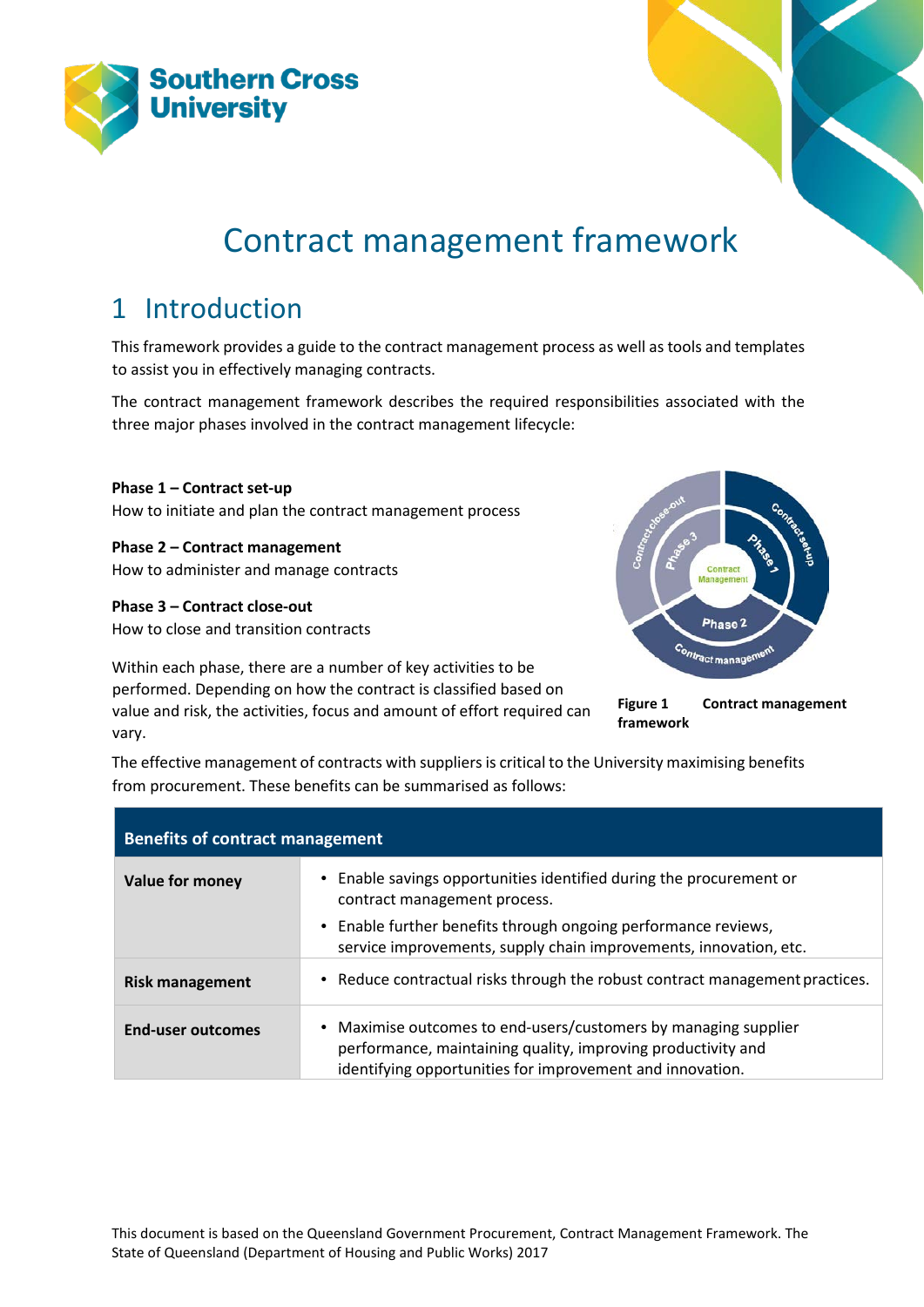## 2 Purpose

The purpose of the contract management framework is to provide a clear and standardised approach to managing and administering contracts for goods and services purchased from suppliers.

The main objective of contract management is to ensure commitments and obligations from buyers and suppliers are effectively met, by delivering value for money outcomes and managing inherent risk.

## 3 Scope

#### $3.1$ Contract management planning starts before a contract is signed

Activities performed prior to contract award have a strong impact on the contract management process. Ensuring that key requirements are fulfilled before the contract starts is fundamental for effective contract management. These requirements follow:

- Contract terms and conditions developed and agreed by all parties
- Performance management activities and reporting agreed
- Contract owner appointed
- Contract management plan implemented.

Although these activities are outside the scope of the contract management framework they must be aligned with the contract management activities.

#### $3.2$ Scope of the Contract Management Framework

This document focuses on contract management related to post-award activities, e.g. once a contract has been established through the strategic sourcing/procurement process (Figure 2).



Driving role: sourcing lead Driving role: contract owner, manager and administrator **Figure 2 Strategic sourcing and contract management integration**

The document does not cover:

- Pre-award activities strategic sourcing, contract negotiation, contract development and contract award (refer t[o Procurement Policy](http://policies.scu.edu.au/view.current.php?id=00117) and associated Procedures).
- Purchase to pay process to raise requisitions, purchase orders and process payments.

### Who does the contract management framework apply to?  $3.3$

The contract management framework applies to all University personnel and contractors that are involved in the management of supplier contracts (including standing offer arrangements) on behalf of the University.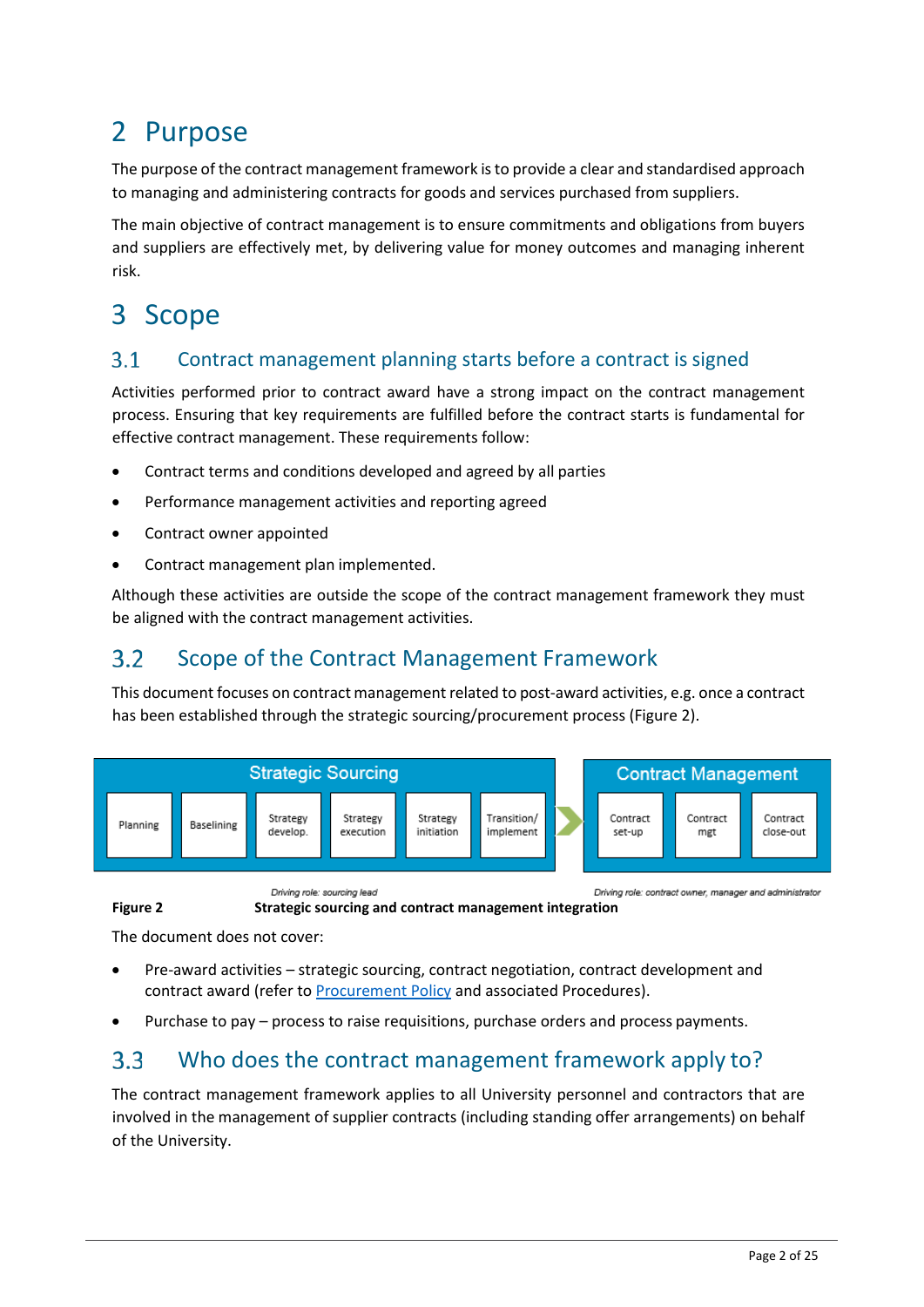# 4 Roles and responsibilities

There are three essential roles for managing contracts effectively. Each role draws on a range of skill sets. These roles may be assigned to current employees or contractors with the correct skills and delegations. Where necessary, the same person can perform one, two or all of the roles described below:

| <b>Roles and responsibilities</b> |                                                                                                                                                                                                                                                                                                                                                            |  |
|-----------------------------------|------------------------------------------------------------------------------------------------------------------------------------------------------------------------------------------------------------------------------------------------------------------------------------------------------------------------------------------------------------|--|
| <b>Sourcing process</b>           |                                                                                                                                                                                                                                                                                                                                                            |  |
| <b>Sourcing Lead</b>              | • Person who leads the sourcing process.<br>Ensure that that the method of purchase and documentation requirements<br>$\bullet$<br>under the Purchasing Procedures and Tendering Procedures are met.                                                                                                                                                       |  |
|                                   | Ensure the requirements of the Contract Procedures are met.<br>$\bullet$<br>Usually an appropriate representative within the work unit and/or the Senior<br>$\bullet$<br>Procurement Officer.                                                                                                                                                              |  |
| <b>Contract Management</b>        |                                                                                                                                                                                                                                                                                                                                                            |  |
| <b>Contract Owner (CO)</b>        | Person accountable for the budget/cost centre that funds the contract.<br>$\bullet$<br>Employee with delegation to approve contract payments and variations.<br>$\bullet$<br>Appoint contract management roles.<br>$\bullet$<br>Will normally be the member of the Executive or Head of Work Unit with<br>$\bullet$<br>delegation to execute the contract. |  |
| <b>Contract Manager</b><br>(CM)   | Manage contracts through post-award lifecycle as the single point of<br>$\bullet$<br>contact for suppliers on all contract matters.<br>Monitor contract performance and compliance.<br>$\bullet$<br>• Recommended to be a representative within the work unit with the<br>relevant commercial skills.<br>May be the Sourcing Lead<br>$\bullet$             |  |
|                                   | For more detailed information about roles and responsibilities throughout the contract management lifecycle,                                                                                                                                                                                                                                               |  |

refer to the RACI table in **Appendix A**.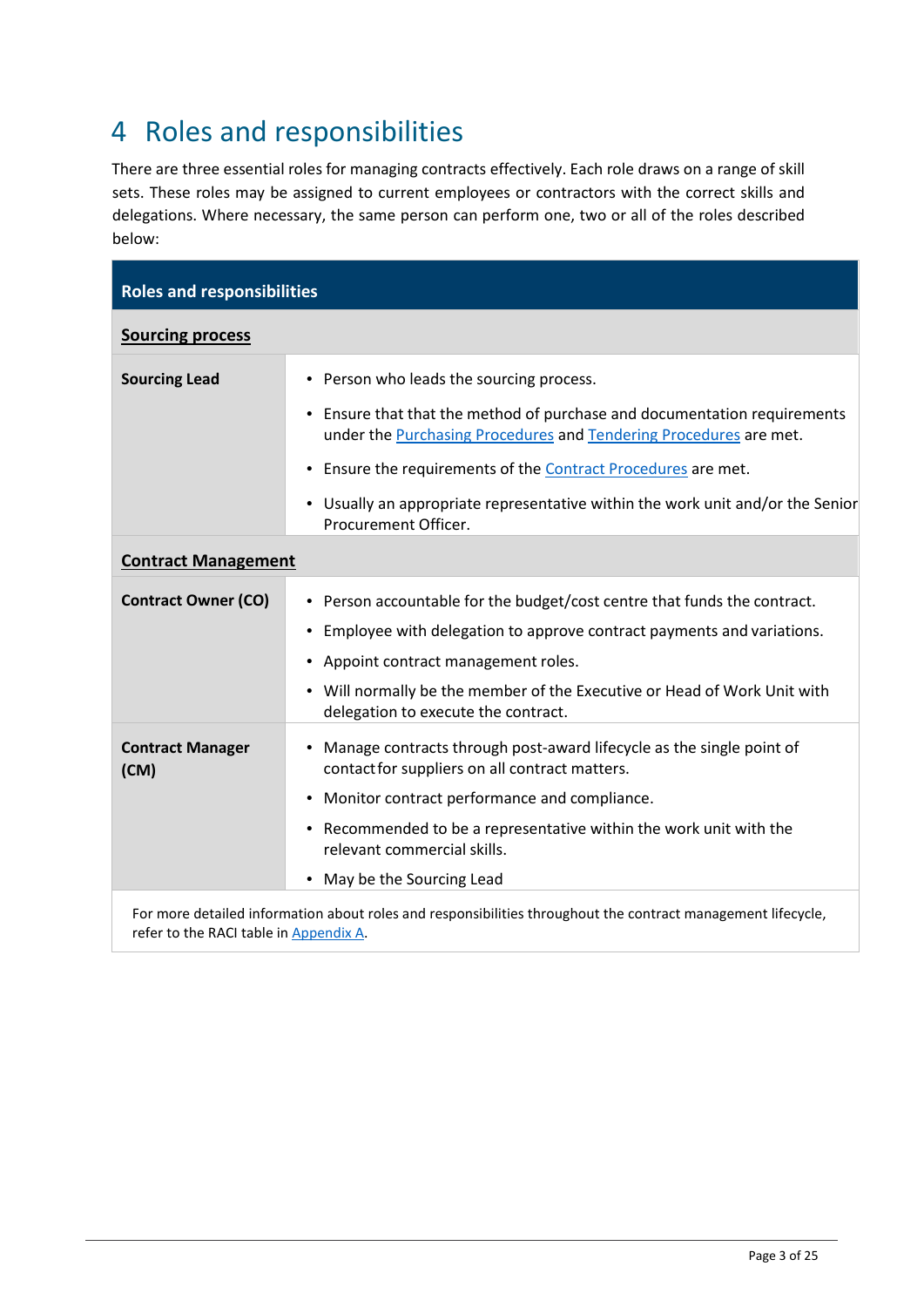## 6 Phases and key steps to contract management

The following table summarises the key steps in each phase of contract management. It shows how the approach to each step can vary, depending on whether the contract is classified (based on value and risk) as 'routine', 'focused/leveraged' or 'strategic' (see [Step 1.2](#page-6-0) below for further information about these contract classifications).

This value/risk approach to contract management recognises that (for example) strategic contracts which are high risk and high value require a lot more rigour, and experienced resources, to manage than a routine contract.

|                               |                                                         | <b>Contract classification</b>       |                                |                                |
|-------------------------------|---------------------------------------------------------|--------------------------------------|--------------------------------|--------------------------------|
|                               |                                                         | <b>Routine</b>                       | Focused /<br><b>Leveraged</b>  | <b>Strategic</b>               |
| <b>Phase 1</b>                | 1.1 Contract hand-over                                  | <b>Required</b>                      | <b>Required</b>                | <b>Required</b>                |
| <b>Contract set-</b>          | 1.2 Classify contract based<br>on value and risk        | <b>Required</b>                      | <b>Required</b>                | <b>Required</b>                |
| up                            | 1.3 Confirm contract management<br>roles                | <b>Required</b>                      | <b>Required</b>                | <b>Required</b>                |
|                               | 1.4 Finalise contract management<br>plan (CMP)          | <b>Required</b><br>(Short form only) | <b>Required</b><br>(Long form) | <b>Required</b><br>(Long form) |
|                               | 1.5 Set-up information<br>management structure          | Recommended                          | <b>Required</b>                | <b>Required</b>                |
|                               | 1.6 Conduct kick-off meeting                            | <b>Optional</b>                      | <b>Recommended</b>             | <b>Required</b>                |
|                               |                                                         |                                      |                                |                                |
| <b>Phase 2</b>                | 2.1 Manage performance                                  | <b>Recommended</b>                   | <b>Required</b>                | <b>Required</b>                |
|                               | 2.2 Contract administration                             | <b>Recommended</b>                   | <b>Required</b>                | <b>Required</b>                |
| Contract<br><b>Management</b> | 2.3 Manage complaints                                   | <b>Required</b>                      | <b>Required</b>                | <b>Required</b>                |
|                               | 2.4 Manage contract<br>extensions/renewal/<br>variation | <b>Required</b>                      | <b>Required</b>                | <b>Required</b>                |
|                               |                                                         |                                      |                                |                                |
| <b>Phase 3</b>                | 3.1 Final performance review                            | <b>Optional</b>                      | <b>Recommended</b>             | <b>Required</b>                |
|                               | 3.2 Lessons learned                                     | <b>Optional</b>                      | Recommended                    | Recommended                    |
| <b>Contract</b><br>close-out  | 3.3 Contract close-out/transition                       | <b>Required</b>                      | <b>Required</b>                | <b>Required</b>                |

**Required** – The activity must be performed for the contract.

**Recommended** – The activity is recommended but it is not mandatory.

**Optional** – Optional activities where judgment should be applied for weighing up the effort required with the potential benefits of the step.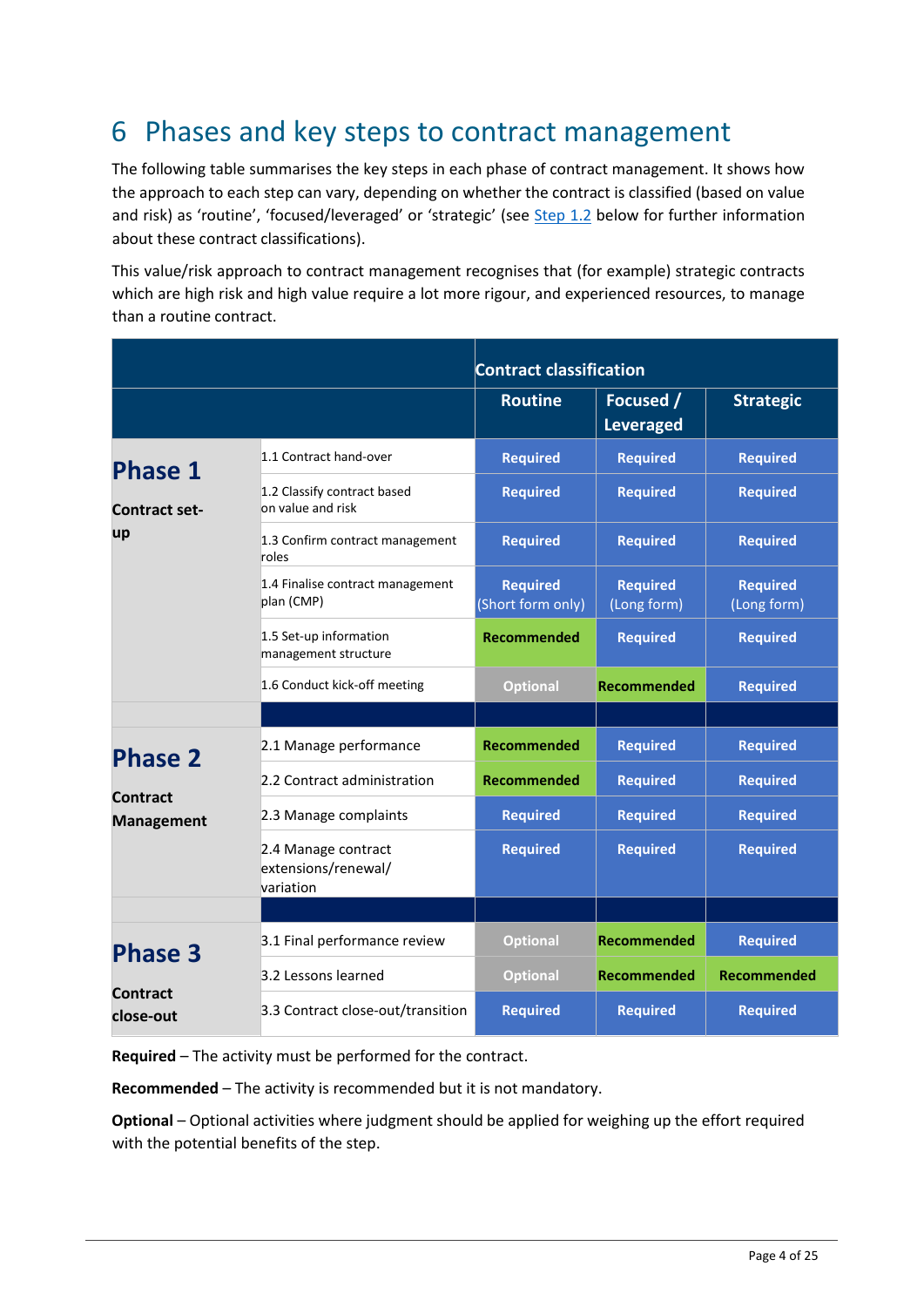# 7 Phase 1 – Contract set-up

#### $7.1$ Summary

The contract set-up defines the plan, roles and responsibilities for managing a contract. This step allows the Contract Manager to agree upfront the key roles and management activities of the contract during its lifecycle.

| Phase 1 – Contract set up summary                                 |                                                                                                                                                                                                                                                                    |  |  |
|-------------------------------------------------------------------|--------------------------------------------------------------------------------------------------------------------------------------------------------------------------------------------------------------------------------------------------------------------|--|--|
| Why is contract set-up<br>important?                              | • To define clear roles and responsibilities for managing the contract.<br>• To classify the contract depending on its value and risks.<br>• To define and agree the necessary activities for managing the contract.                                               |  |  |
| What does contract<br>set-up deliver?                             | Clear contract management roles and responsibilities.<br>Effective contract management plan.<br>Information management structure.<br>Contract kick-off meeting.                                                                                                    |  |  |
| What are the risks if the<br>contract set-up is not<br>performed? | Lack of accountability on contract management activities.<br>Ineffective allocation of contract management resources to relevant<br>contracts, without proper consideration of value and risk.<br>Failures on contract delivery due to poor planning.<br>$\bullet$ |  |  |

The following tools and templates are provided to assist with performing steps in Phase 1:

| Phase 1 – Contract set up tools and templates                                       |                                                                                                           |  |  |
|-------------------------------------------------------------------------------------|-----------------------------------------------------------------------------------------------------------|--|--|
| <b>Value/risk assessment</b>                                                        | Classify a contract (as either routine, focused/leveraged or strategic) based<br>on value and risk.       |  |  |
| <b>Contract management</b><br>checklist/contract<br>management plan (short<br>form) | Suitable for routine contracts $-$ a brief summary of key information<br>relevant to contract management. |  |  |
| <b>Contract management plan (long</b><br>form)                                      | Define the key activities and responsibilities for managing the contract.                                 |  |  |
| <b>Contract kick-off meeting</b><br>template                                        | A guide for the contract kick-off meeting.                                                                |  |  |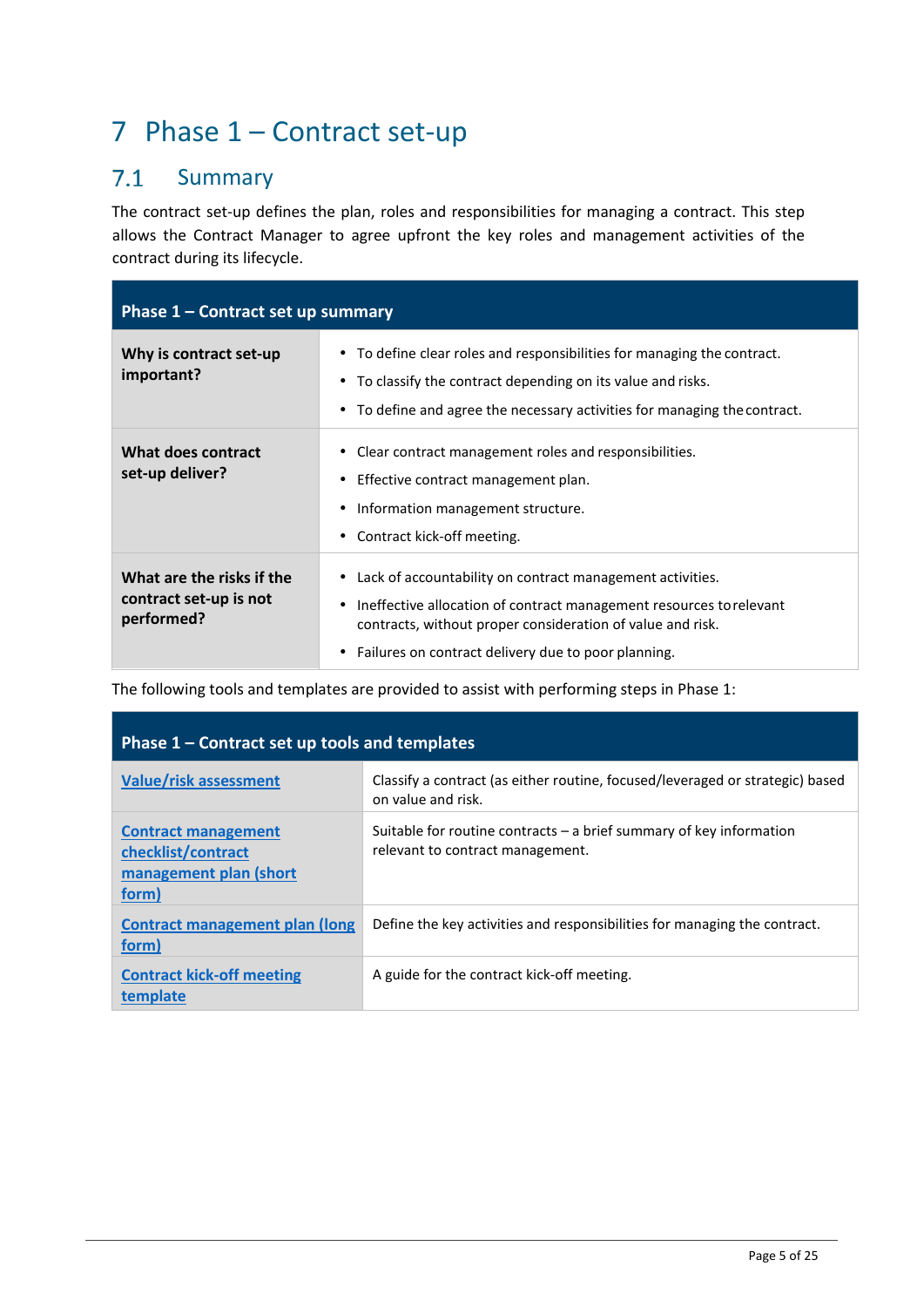### $7.2$ Step 1.1 – Contract hand-over

## Person responsible: Sourcing Lead

When the sourcing process ends, the Sourcing Lead must conduct a handover meeting of the signed contract to the Contract Manager. This includes the following:

- request Contract Owner to appoint a Contract Manager for the contract (if one has not been appointed already)
- review and document scope and expected outcomes for the contract
- ensure the contract is registered in the electronic contract management system
- hand-over key contractual documents to the Contract Manager (as per the following table).

## **Step 1.1 Contract hand-over documents**

Signed contract

Health and safety requirements *(summary where applicable)*

Supplier proposal

Draft Contract Management Checklist or Contract Management Plan including details of:

- Contract classification based on value/risk
- Contract scope and objectives
- Expected deliverables and milestones
- Payment terms
- Insurance and securities provided
- KPIs and performance measures/service levels (where applicable)

Risk assessment (if previously conducted)

Contract implementation plan (if applicable)

Documentation confirming contract award

Certificates of currency of insurances

Any other documents (e.g. securities such as bank guarantees etc.)

Handover can occur by the sourcing lead physically handing over hard copies, if any, and providing instructions on where to locate documents in electronic format.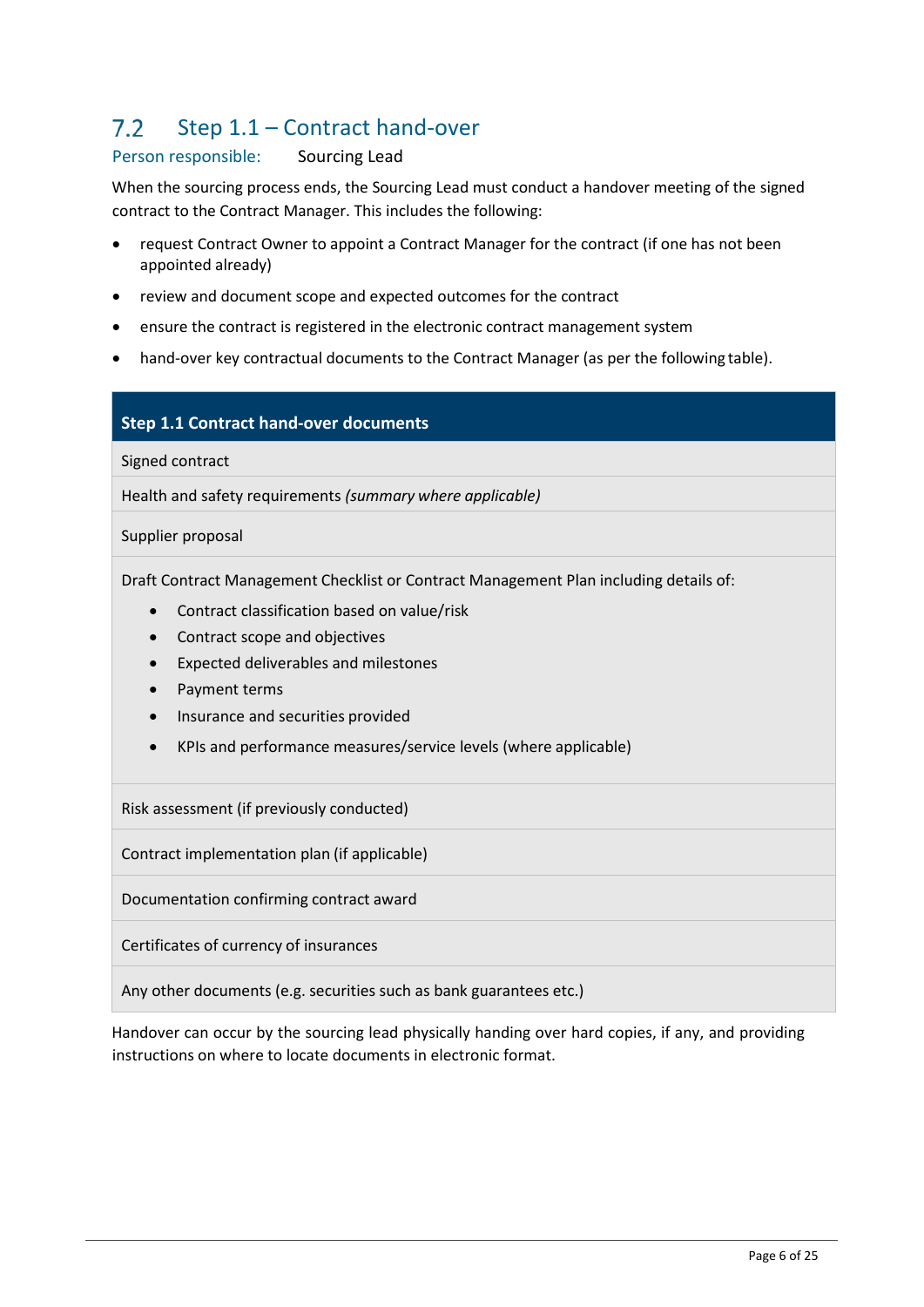#### <span id="page-6-0"></span>Step 1.2 – Classify the contract using value/risk assessment  $7.3$

## Person responsible: Sourcing Lead

Classifying contracts based on their value and risk will help Contract Managers to identify the key activities to focus on for a particular contract. The Sourcing Lead must complete a value/risk assessment to classify the contract based on its value and risk/strategic importance for the

University. It is recommended that the **[value risk matrix](https://policies.scu.edu.au/download.php?associated=1&id=418&version=1)** is used for this purpose (Figure 3).

This will help the Sourcing Lead identify whether a contract management checklist or contract management plan is required for the contract. Where a contract management plan is required, understanding the value/risk assessment of the contract will inform the approach to contract management, with areas of focus to be captured in the draft contract management plan.

A copy of the value/risk assessment for the contract should be kept with the contract records (or as part of the contract management plan).

**Assessing Value/Risk of a Contract** ◆ [e.g. SOA for Legal Services] 60 Leveraged **Strategic** 50 (high value<br>contracts) contracts  $40$  $\frac{2}{5}$ 30 Routine 20 **Focused** contracts (high risk contracts) 10  $\bf{0}$  $\mathbf{0}$ 20 Rick 40 60

### **Figure 3: Value/Risk Assessment**

Contracts can be classified as either routine, focused/leveraged or strategic:

| Step 1.2 - Classifying contracts based on value/risk assessment |                                                                                                                                                                                                                                                                                                                                     |  |  |
|-----------------------------------------------------------------|-------------------------------------------------------------------------------------------------------------------------------------------------------------------------------------------------------------------------------------------------------------------------------------------------------------------------------------|--|--|
| <b>Routine</b>                                                  | • Low value, low risk contracts. Usually transactional in nature. A 'light'<br>touch' approach is recommended (i.e. doing the minimum).                                                                                                                                                                                             |  |  |
| Focused/<br><b>Leveraged</b>                                    | • Any contract that is not classified as 'routine' or 'strategic'. They are usually<br>either of higher value or higher risk than routine contracts. These contracts will<br>require a contract management plan, but judgment can be exercised as to<br>which aspects of the contract require more focused management. For example: |  |  |
|                                                                 | • the priority for managing contracts that are high risk will be to focus on<br>contract management activities that will help minimise risk (e.g. closely<br>monitoring performance against KPIs, regular reporting and meetings<br>with the supplier etc. to pro-actively address any issues about<br>performance)                 |  |  |
|                                                                 | • for contracts that are high value (but low risk), the focus will be on how<br>to leverage the value as much as possible (e.g. monitoring spend,<br>leakage, application of rebates, volume discounts etc).                                                                                                                        |  |  |
| <b>Strategic</b>                                                | • Strategic contracts are high value and high risk to the University. These<br>contracts require the most amount of rigour and attention to manage the<br>contract. Experienced Contract Managers should be allocated to these contracts<br>and detailed contract management plans are required.                                    |  |  |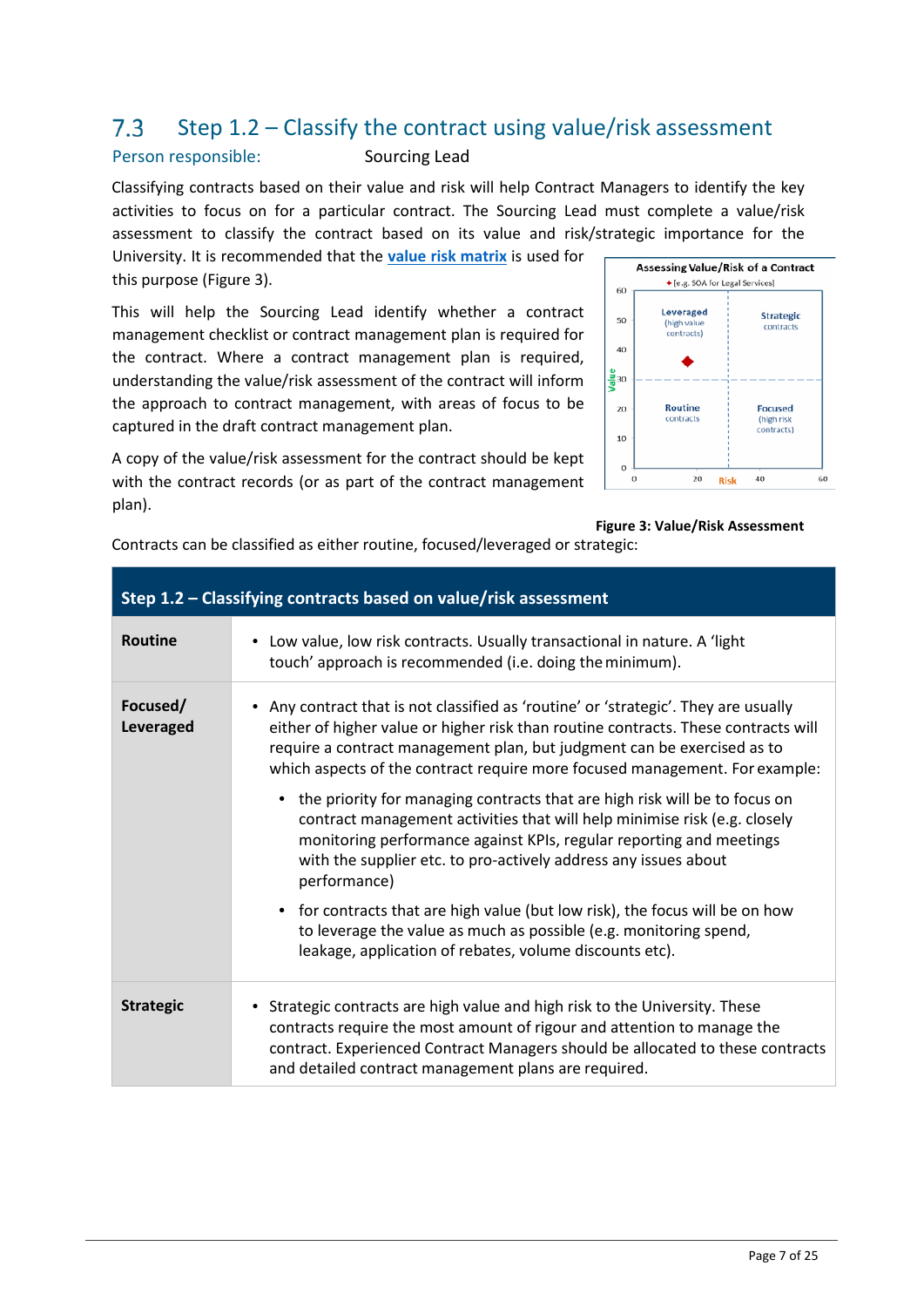#### $7.4$ Step 1.3 – Confirm contract management roles

## Person responsible: Contract Owner (CO)

The Contract Owner must assign the personnel that will be responsible for the contract management role – Contract Owner and Contract Manager. In addition, they must ensure that the people assigned understand their respective roles and responsibilities (refer to Appendix  $A - RACI$  for details of the key roles and responsibilities).

It's important that the right people are assigned to the right roles. In order to ensure effective team performance, consider the following when selecting a contract management team:

- Do you need someone with specialist skills and experience to manage the contract (e.g. to manage strategic contracts)? You may need to look outside of the University for this expertise.
- Do the people have the required experience, knowledge and authority for the role given the contract classification and risk profile?
- Do they have enough time to undertake this role?
- Can one person assume multiple roles?
- Are they willing to take accountability for this role?

#### $7.5$ Step 1.4 – Finalise the Contract Management Plan

## Person responsible: Contract Manager (CM)

A contract management plan (CMP) contains key information about how a contract will be managed. It establishes systems and processes to ensure that the supplier and the University comply with the terms and conditions during the life of the contract. It also establishes a framework against which the performance of both parties can be monitored and problems easily identified – either before or as they occur.

A draft of the CMP should have been developed during the sourcing process by the Sourcing Lead. Throughout the sourcing process, the Sourcing Lead will gain valuable information about the arrangements under the contract that will be important to reflect in the CMP, such as:

- detailed knowledge of the goods/services purchased under the contract and the objectives of both parties
- issues raised by the supplier that were negotiated as part of the contract
- performance measures and governance frameworks developed and agreed with the supplier
- any risks that were identified (relating to either the goods/services purchased or the supplier) that need to be managed under the contract
- any savings or benefits that are expected to be achieved under the contract that need to be monitored and managed.

The Contract Manager is responsible for finalising the CMP during the contract set-up step.

For routine contracts, a **[Contract Management Checklist](https://policies.scu.edu.au/download.php?associated=1&id=413&version=1)** can be completed instead of a detailed CMP. For all other contracts, a **[Contract Management Plan](https://policies.scu.edu.au/download.php?associated=1&id=412&version=1)** should be used.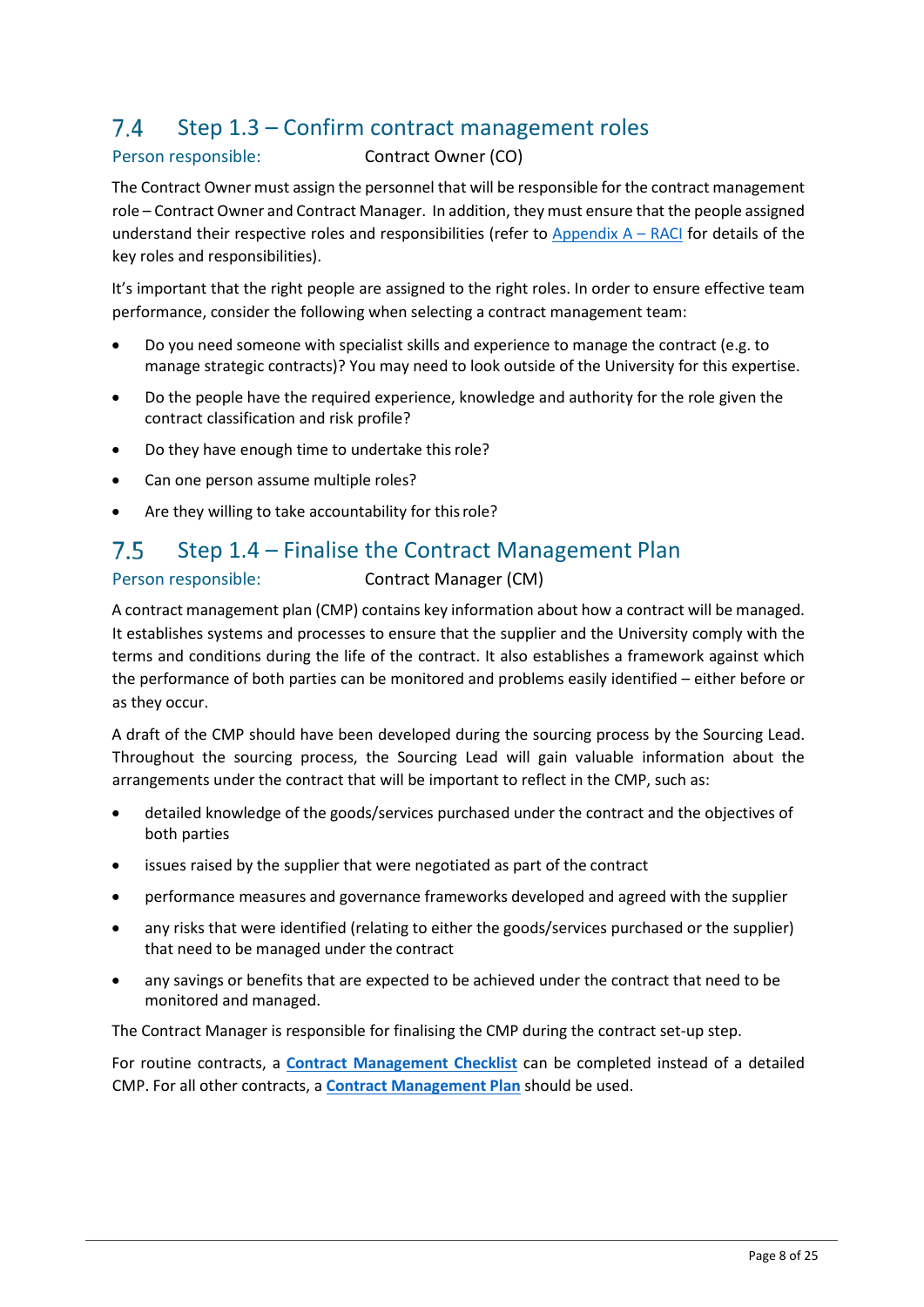#### Step 1.5 – Set-up information management 7.6

## Person responsible: Contract Manager (CM)

The Contract Manager must establish a contract information record structure (Figure 4) within the University's systems with the correct access controls. The Contract Manager must ensure the following documentation is complete and in place.

- signed contract
- approved bank guarantees (physical paper copy and electronic copy where applicable)
- certificates of currency of insurances (where applicable)
- scope of work (if separate to the signed contract)
- supplier proposal /tender response (where applicable)
- tender documents issued by the University (where applicable)
- contract management plan or contract management checklist.

|                 | 1. Contract document                           |
|-----------------|------------------------------------------------|
|                 | 2. Insurances, bank guarantees and indemnities |
|                 | 3. Other sourcing documents                    |
|                 | 4. Hand-over meeting                           |
|                 | 5. Kick-of f meeting                           |
|                 | 6. HR and personnel                            |
|                 | 7. Contract management plan                    |
| <b>Contract</b> | 8. Budget control                              |
| name_reference  | 9. Invoices and Purchase orders/Work orders    |
|                 | 10. Correspondence from supplier               |
|                 | 11. Correspondence to supplier                 |
|                 | 12. Internal correspondence                    |
|                 | 13. Performance management                     |
|                 | 14. Meetings with supplier                     |
|                 | 15. Variations                                 |
|                 | 16. Claims                                     |
|                 | 17. Add new f older (where necessary)          |
|                 |                                                |

### **Figure 4 Recommended contract information record structure**

The Contract Manager must also:

- If there is a hard copy of the contract, lodge the hard copy with Corporate Records
- Provide the Legal Office with an electronic copy of the contract
- Ensure that the contract has been set up in T1-Financials.

The Contract Manager can delegate these administrative tasks in some circumstances.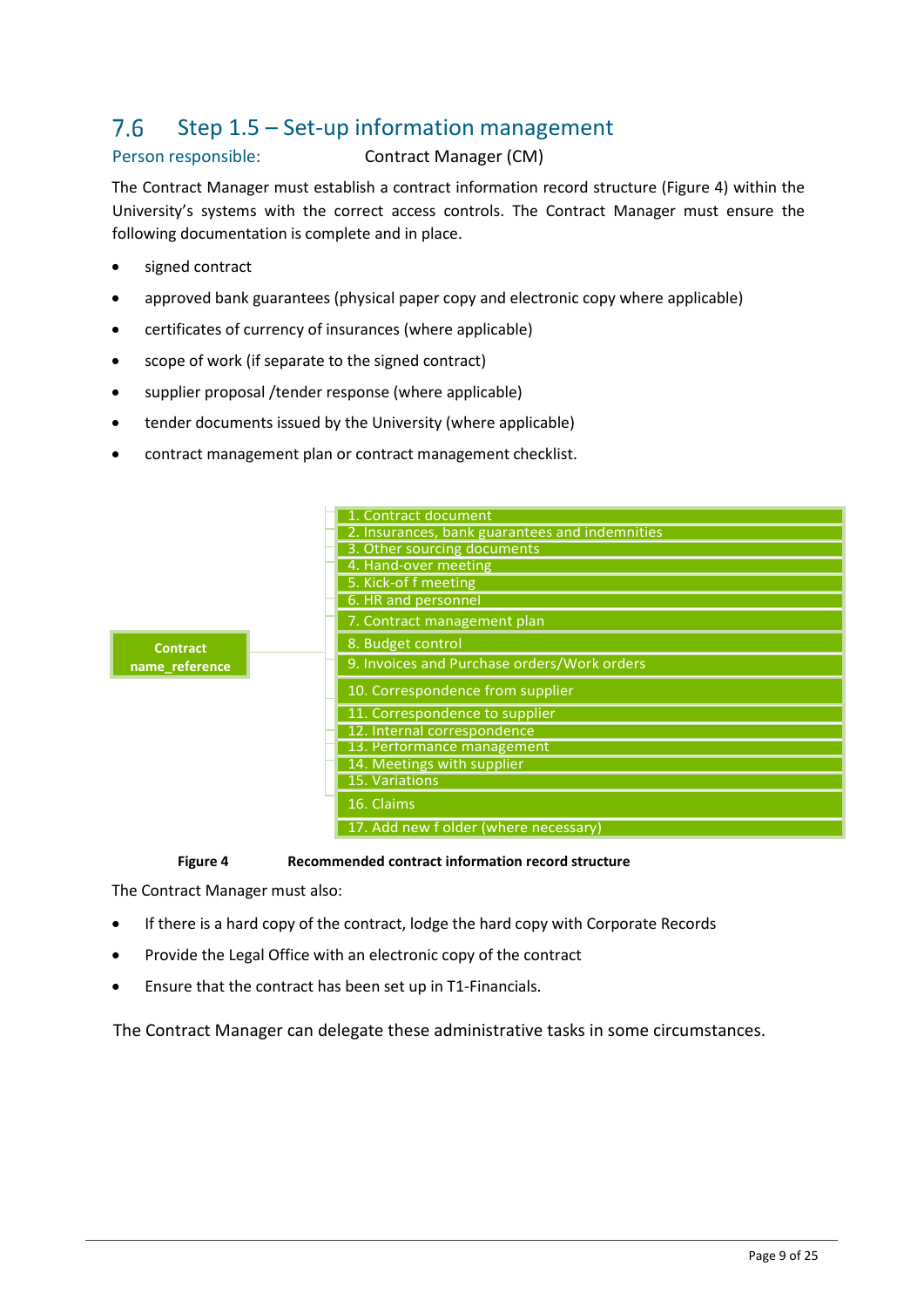### Step 1.6 – Conduct kick-off meeting  $7.7$

## Person responsible: Contract Manager (CM)

Kick-off meetings are a good way to start a relationship with a supplier. The Contract Manager should organise the kick-off meeting as soon as practically possible after the contract award. Some contracts (e.g. routine contracts) don't warrant having a kick-off meeting. Exercise judgment as to when a kickoff meeting will be a worthwhile use of time, depending on the contract.

The Contract Manager and supplier representative must attend the kick-off meeting. Any key stakeholders should also attend.

The purpose of the meeting is to:

- ensure 'everyone is on the same page' in regards to the contract objectives and expectations of both parties
- establish and agree communication, reporting, delegation of authorities, performance measurement, operational and commercial issues, and escalation pathways under the contract.

The Contract Manager is responsible for conducting the kick-off meeting, taking minutes and distributing the completed minutes to all parties. The Contract Manager can delegate the task of recording and distributing minutes in some circumstances.

Use the **[contract kick-off meeting template](https://policies.scu.edu.au/download.php?associated=1&id=414&version=1)** for guidance.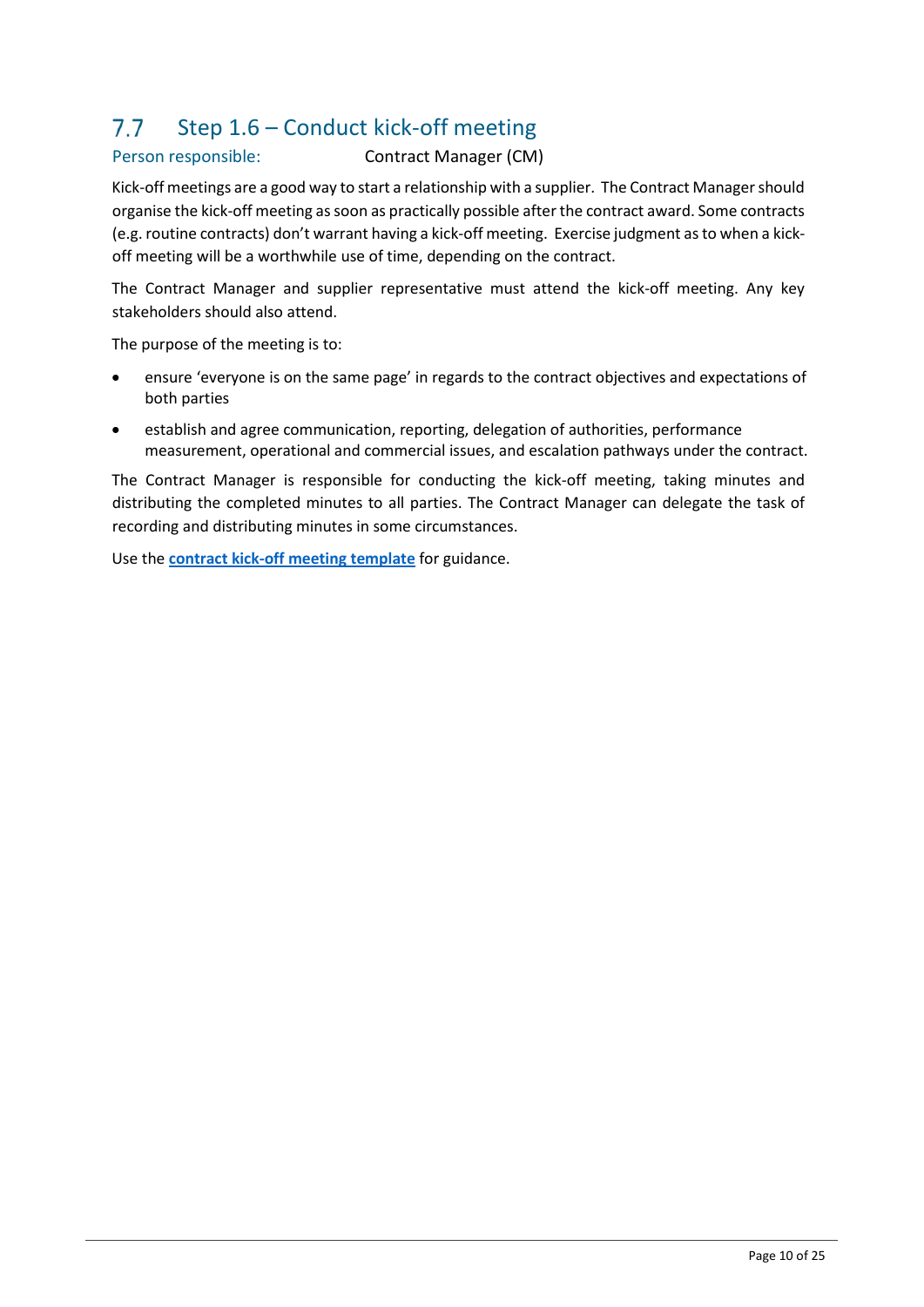# 8 Phase 2 – Contract management

### 8.1 Summary

Contract management is the key step to manage the contract in order to successfully deliver the goods/services at the agreed level and costs, to the agreed timeframe, with minimal risks.

| Phase 2 - Contract management summary                                    |                                                                                                                                                                                                                                                                                                                                                                                                                               |  |  |
|--------------------------------------------------------------------------|-------------------------------------------------------------------------------------------------------------------------------------------------------------------------------------------------------------------------------------------------------------------------------------------------------------------------------------------------------------------------------------------------------------------------------|--|--|
| Why is contract<br>management<br>important?                              | To effectively deliver contracted goods/services at agreed levels.<br>To ensure ongoing contract compliance and performance.<br>To maintain relationship with suppliers without formal mediation or<br>litigation.<br>To effectively deliver contracts at or under agreed costs/rates.                                                                                                                                        |  |  |
| What does contract<br>management deliver?                                | Enables the University to enforce and fulfil the contractual obligations of<br>the supplier and buyer.<br>Correct reporting to key stakeholders.<br>Mechanisms to establish changes to the contract and resolve disputes.                                                                                                                                                                                                     |  |  |
| What are the risks if<br>the contract<br>management is not<br>performed? | Disruption of supply of goods or services.<br>$\bullet$<br>Increasing disputes and contract issues.<br>The University may be exposed to potential claims.<br>Issues can be escalated to the wrong individuals and/or at the wrong time<br>placing an unnecessary burden on management.<br>Reputational damage for the University and the supplier.<br>Value for money is not maximised.<br>Forecast savings are not realised. |  |  |

The following tools and templates are provided to assist with performing steps in Phase 2:

| Phase 2 – Contract management tools and templates |                                                                 |  |  |
|---------------------------------------------------|-----------------------------------------------------------------|--|--|
| <b>Contract performance</b>                       | Support the contract manager to conduct and document a contract |  |  |
| review meeting template                           | performance review meeting.                                     |  |  |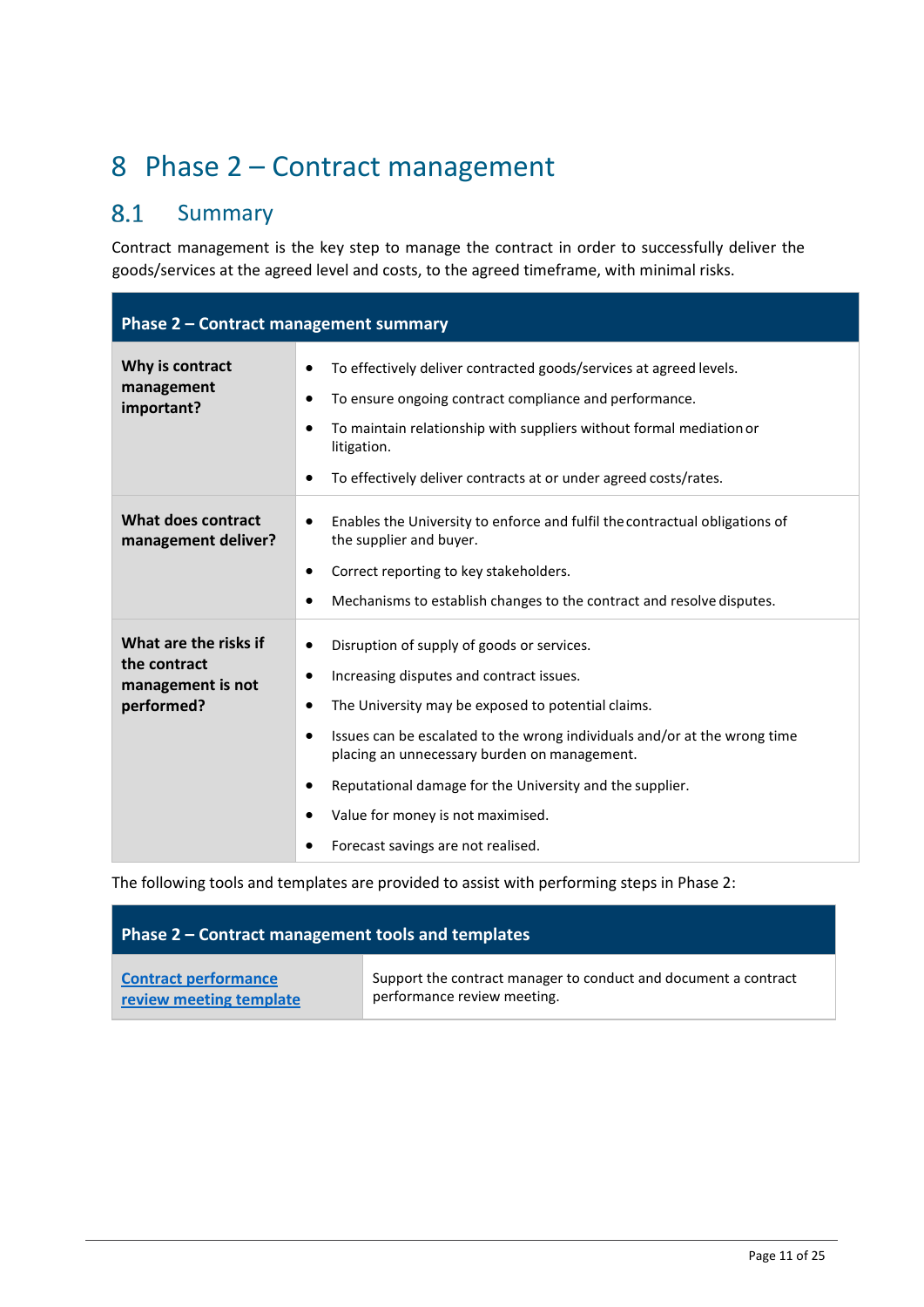### Step 2.1 – Manage performance (establish KPIs) 8.2

## Person responsible: Sourcing Lead & Contract Manager (CM)

Implementing performance management activities is a fundamental element for delivering the expected value from contracts. Improving the process for capturing and reporting relevant performance metrics will deliver greater value for the University.

The KPIs to be measured in the contract should be identified in the sourcing step, before the contract is signed. Both parties will need to agree: what KPIs will be measured, how they will be measured, who is responsible for tracking performance and how frequently. This should be incorporated into the contract.

As part of the contract management plan development, the Contract Manager will need to determine if any additional measures are necessary to track performance.

Key components of an effective performance management approach are:

- development of appropriate/effective KPIs aligned with contract objectives
- setting up clear/suitable targets
- defining the monitoring and reporting processes.

| <b>Example of KPIs</b>   |                                                                                                               |
|--------------------------|---------------------------------------------------------------------------------------------------------------|
| Quality                  | Level of quality of the goods/ services delivered.                                                            |
| Outputs                  | Total output delivered by the supplier to deliver the contract.                                               |
| Productivity             | Measures the output produced/delivered per unit of input (e.g. number of services<br>performed per day/week). |
| Cost                     | Total cost incurred to deliver a good/service.                                                                |
| Savings                  | Total savings delivered by the supplier to deliver the contract.                                              |
| Responsiveness           | Lead-time to respond to requests.                                                                             |
| <b>Customer delivery</b> | % of orders delivered on time.                                                                                |

The **[Contract KPIs development template](https://policies.scu.edu.au/download.php?associated=1&id=415&version=1)** is recommended for developing contract KPIs.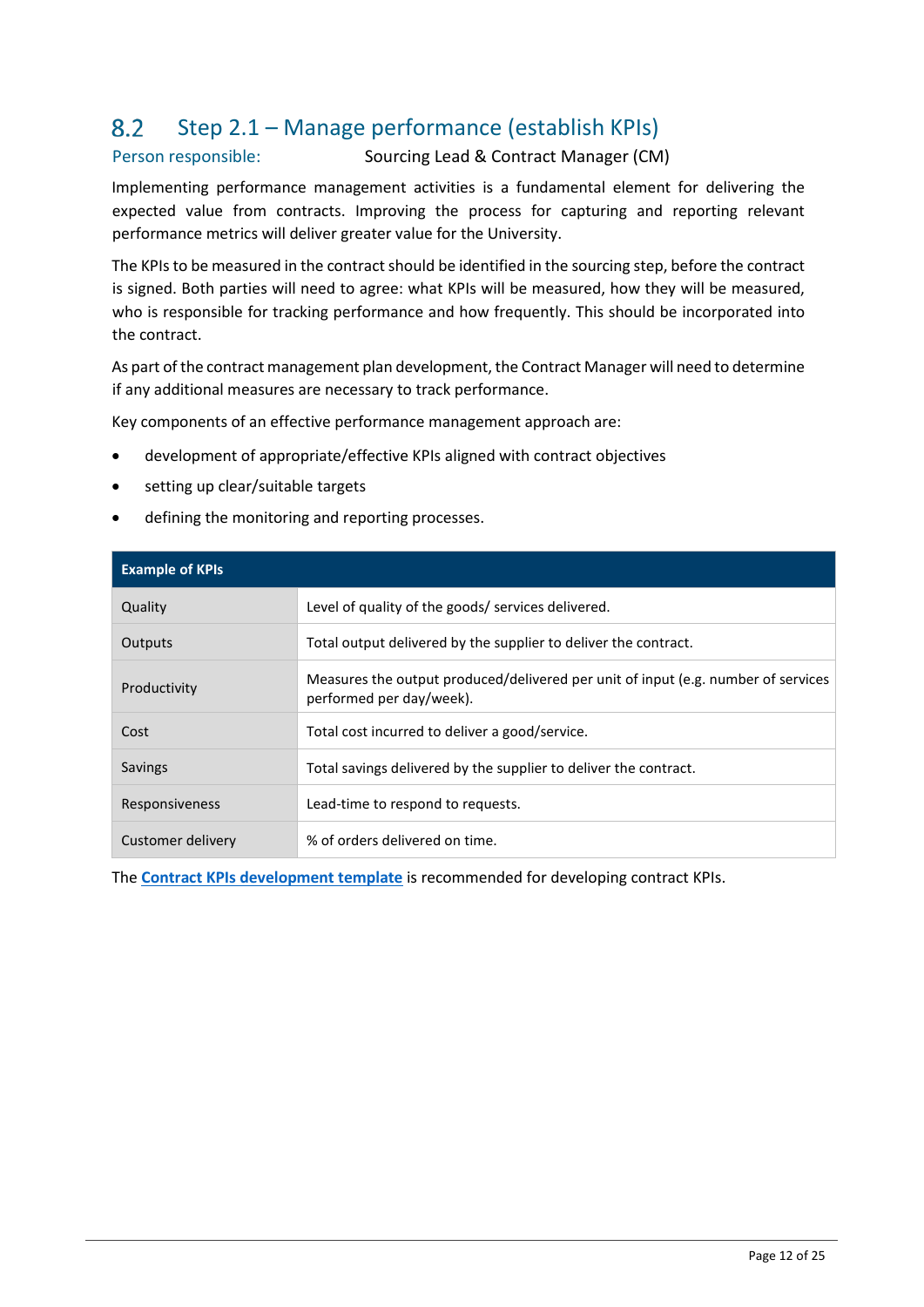### Step 2.1 – Manage performance (reviewing performance  $8.3$ measures)

## Person responsible: Contract Manager (CM)

Over time the Contract Manager should review the validity of performance measures from a contract. Performance measures may require updating due to a number of reasons, for example:

- a greater understanding of how the contract works
- significant organisational change from either parties to the contract
- a change in management (including direction and focus)
- modification or introduction of new legislation or University policy

The Contract Manager should conduct periodic reviews of contract performance measures taking into consideration the following key factors:

- Can the key performance indicators be objectively measured? If not, can the contract be varied to ensure performance is measurable?
- Are the measurements 'SMART' Specific, Measurable, Actionable, Realistic and Time- based?
- Does the performance process drive better contract outcomes, or is it performance management for performance management sake?
- Is the data readily available or will additional methods need to be implemented?
- If there are instances of underperformance, is there an agreed process for addressing the poor performance, or escalating continued performance issues?

If necessary, amend the current contract through the contract variation process to include the updated KPIs.

### Step 2.1 – Manage performance (monitoring) 8.4

Person responsible: Contract Manager (CM)

The Contract Manager should collect performance data based on KPIs in the agreement and contract management plan. The Contract Manager should receive regular contract performance reports from suppliers in accordance with the contract obligations. Obtaining regular feedback from suppliers about any concerns they have regarding stakeholder behaviour will help early identification of any internal issues that might be impacting the supplier's performance, or ability to provide the best quality of service.

Key contract stakeholders need to be aware of the contract deliverables and KPIs, in order to provide feedback on a regular basis.

The Contract Manager should establish a reporting process that is appropriate for the contract based on its value and risk. See example below for guidance: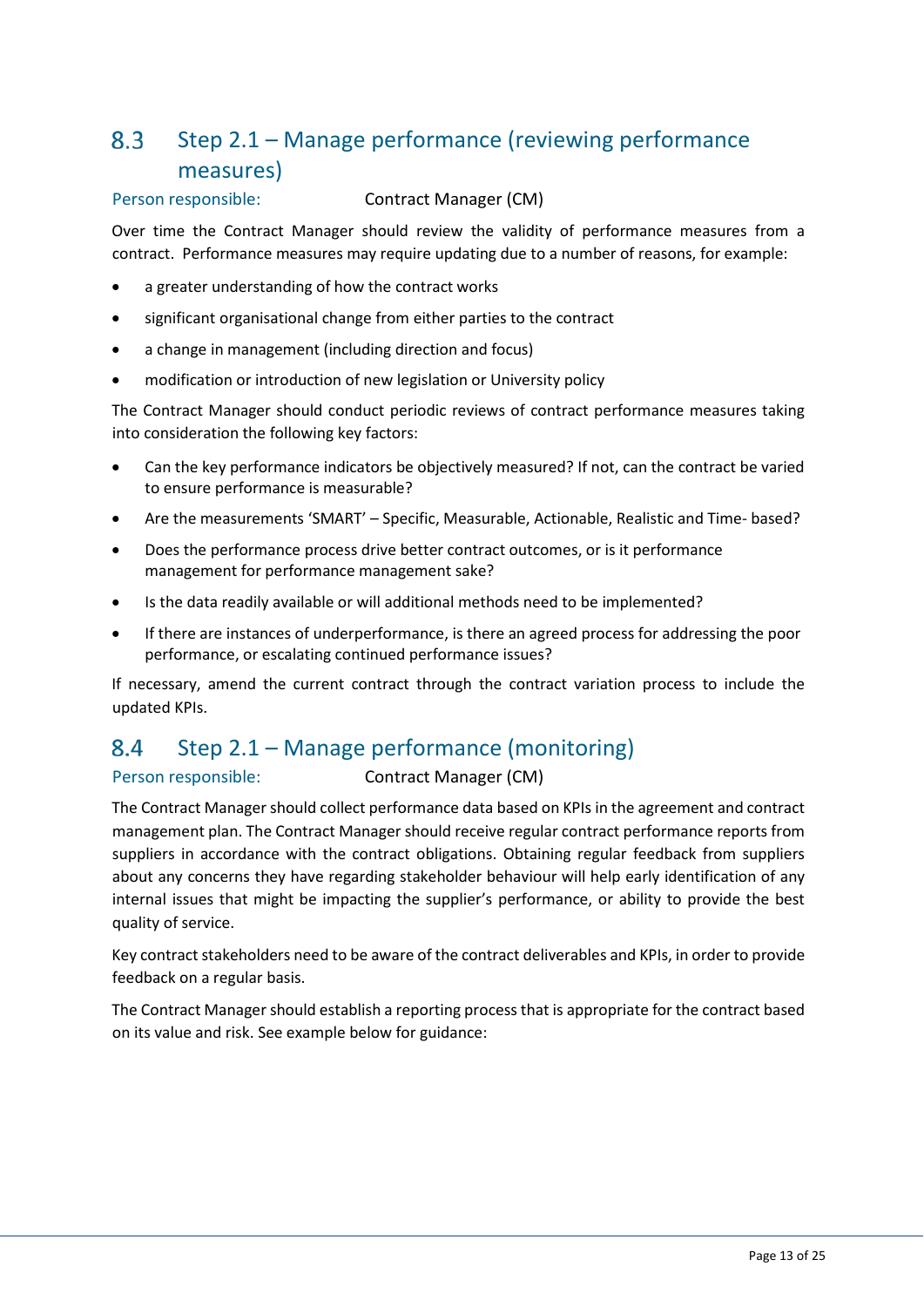| <b>Performance monitoring - reporting</b> |                          |                                                               |                                                          |
|-------------------------------------------|--------------------------|---------------------------------------------------------------|----------------------------------------------------------|
|                                           | <b>Routine contracts</b> | <b>Leveraged or Focused</b><br>contracts                      | <b>Strategic contracts</b>                               |
| Establish contract<br>reporting process   | Optional                 | Required                                                      | Required                                                 |
| Frequency                                 | By exception             | Quarterly                                                     | Monthly / Bi-monthly                                     |
| Audience                                  | Key users<br>Supplier    | <b>Contract Owner</b><br>٠<br>Supplier<br>٠<br>Contract users | <b>Contract Owner</b><br>٠<br>Supplier<br>Contract users |

In addition, the Contract Manager should conduct regular contract performance reviews. Guidelines for these meetings (informal and formal) are shown below:

| Meetings to review contract performance |                                                                  |                                                  |                                                                    |
|-----------------------------------------|------------------------------------------------------------------|--------------------------------------------------|--------------------------------------------------------------------|
|                                         | <b>Routine contracts</b>                                         | <b>Leveraged or Focused</b><br>contracts         | <b>Strategic Contracts</b>                                         |
| Informal review<br>meetings             | As required                                                      | Recommended quarterly                            | Recommended monthly                                                |
| Formal review<br>meetings               | Optional                                                         | Required<br>Bi-annually or annually              | Required<br>Quarterly or bi-annually                               |
| Recommended<br>attendees                | <b>Contract Manager</b><br>Key users (optional)<br>Supplier<br>٠ | <b>Contract Manager</b><br>Key users<br>Supplier | Contract Owner<br><b>Contract Manager</b><br>Key users<br>Supplier |

The recommended method for conducting a formal contract performance review is via face-to-face meetings between the customer and the supplier using the **[contract performance review meeting](https://policies.scu.edu.au/download.php?associated=1&id=416&version=2)  [template](https://policies.scu.edu.au/download.php?associated=1&id=416&version=2)***.*

Contract performance review meetings should:

- be chaired by either the Contract Owner or Contract Manager
- discuss issues openly and honestly
- be based on facts and data
- avoid hidden agendas
- record and communicate meeting results, measures and actions
- share relevant points with key stakeholders.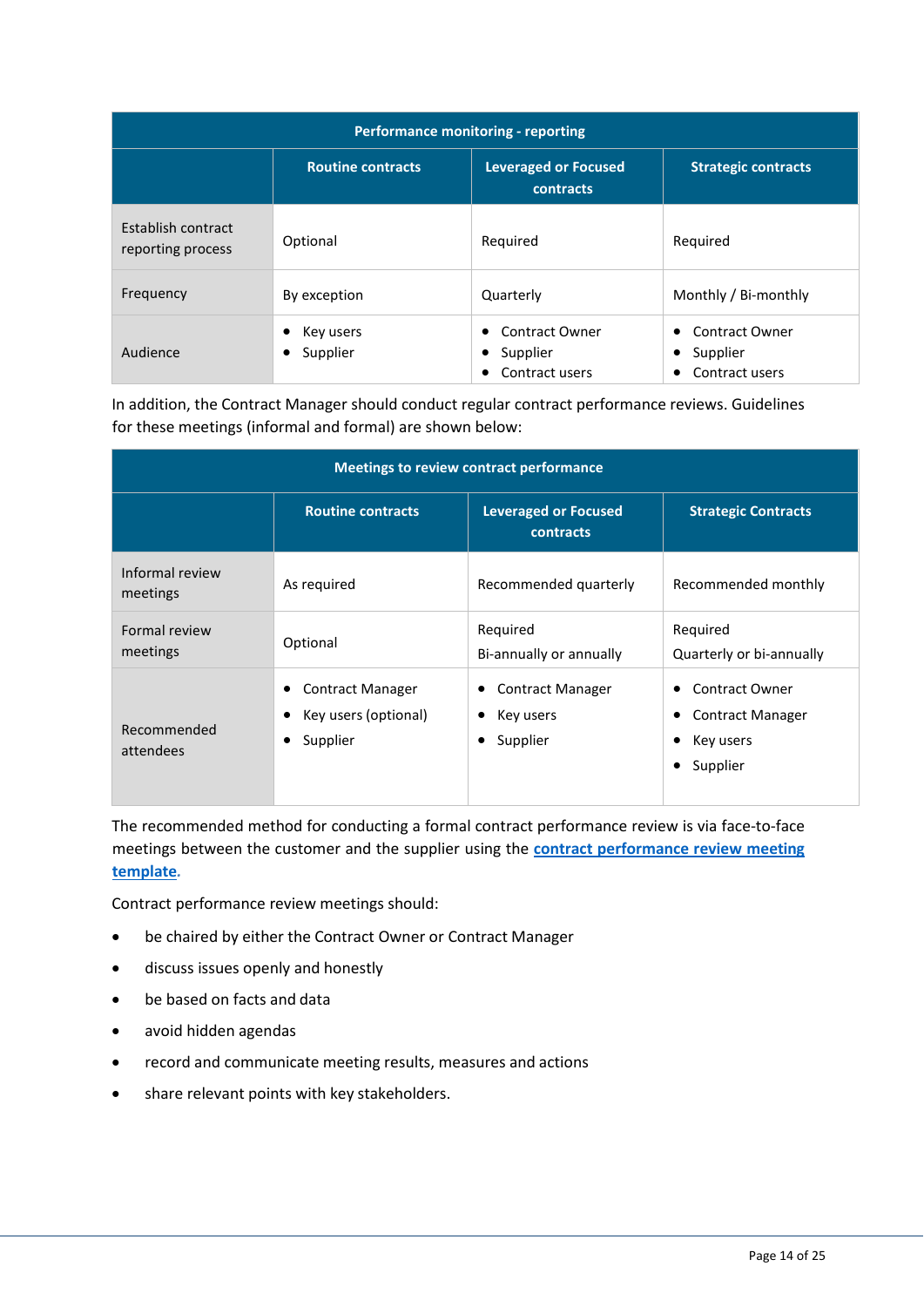The Contract Manager should use the following checklist to prepare for the meeting:

| <b>Pre-meeting activities</b>                 | <b>Responsible</b> |  |
|-----------------------------------------------|--------------------|--|
| Collect KPI information                       | CM.                |  |
| Review previous meeting actions               | CM.                |  |
| Confirm meeting frequency, date and location  | <b>CM</b>          |  |
| Set meeting objectives                        | CM.                |  |
| Develop meeting attendee list and agenda      | <b>CM</b>          |  |
| Develop meeting materials (e.g. presentation) | CM.                |  |

The following structure is recommended to be used as agenda for the meeting:

| Example agenda for contract performance review meeting | <b>Responsible</b> |  |
|--------------------------------------------------------|--------------------|--|
| Introduction/agenda                                    | CO/CM              |  |
| Status of action items                                 | <b>CM</b>          |  |
| Health, safety and environment                         | <b>CM</b>          |  |
| KPIs and performance highlights                        | <b>CM</b>          |  |
| Risks, issues and complaints (customer perspective)    | <b>CM</b>          |  |
| Risks, issues and complaints (supplier perspective)    | Supplier           |  |
| Benchmarking/best practices                            | Supplier/CM        |  |
| Opportunities (technical/innovation)                   | Supplier           |  |
| Performance improvement plans                          | CM/Supplier        |  |
| Any other business                                     | <b>CM</b>          |  |
| Wrap-up/action items                                   | <b>CM</b>          |  |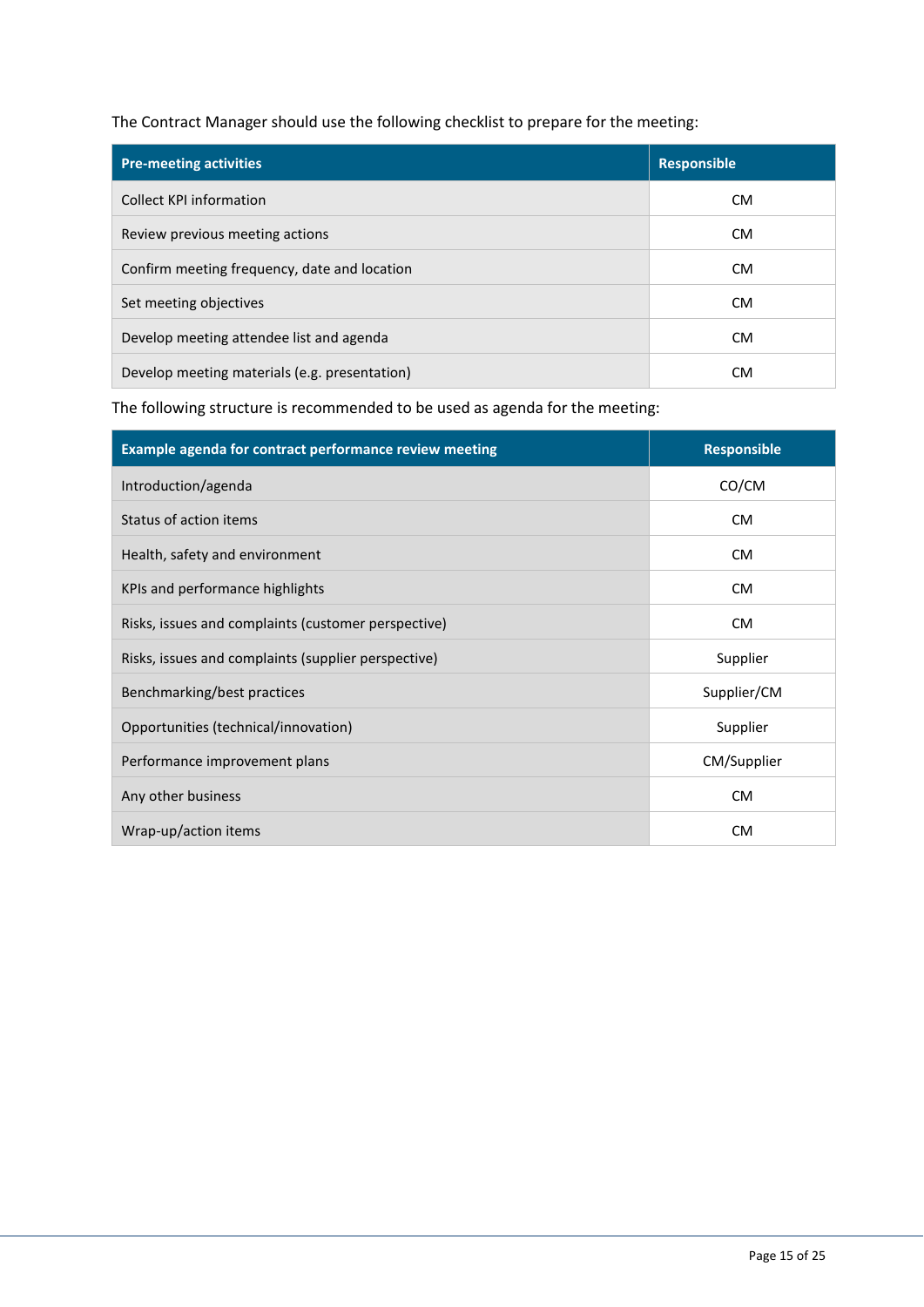### Step 2.1 – Managing underperformance 8.5

## Person responsible: Contract Manager (CM)

In case of contract performance issues, it is the responsibility of the Contract Manager to initiate discussions with the supplier to resolve them. Where there is a possibility that the performance issues may result in unsatisfactory outcomes for users, a formal performance management process should be undertaken as described below.

Formal discussions should take place between appropriate University personnel, such as the Contract Manager, University Lawyer, Senior Procurement Officer, Finance, WHS and the supplier to:

- discuss the specific noncompliance and/or performance issues
- allow the under-performing party an opportunity to discuss their performance
- agree on measures to address performance issues, including timeframes for implementation and document a performance improvement plan (if required)
- agree dates for performance review
- discuss the need for sending a formal letter to the supplier.

All performance discussions should be documented in writing through meeting minutes, file notes or follow up email correspondence. This will provide necessary evidence for potential contract disputes and contract termination.

Performance monitoring activities should increase during the period agreed for performance improvement and communication with the supplier and key stakeholders should be maintained on a regular basis to address any issues or concerns at the operational level.

Underperformance must not be overlooked for the sake of the relationship. Clear, solution-focused communication that leads to improved performance will support the professional working relationship between all parties.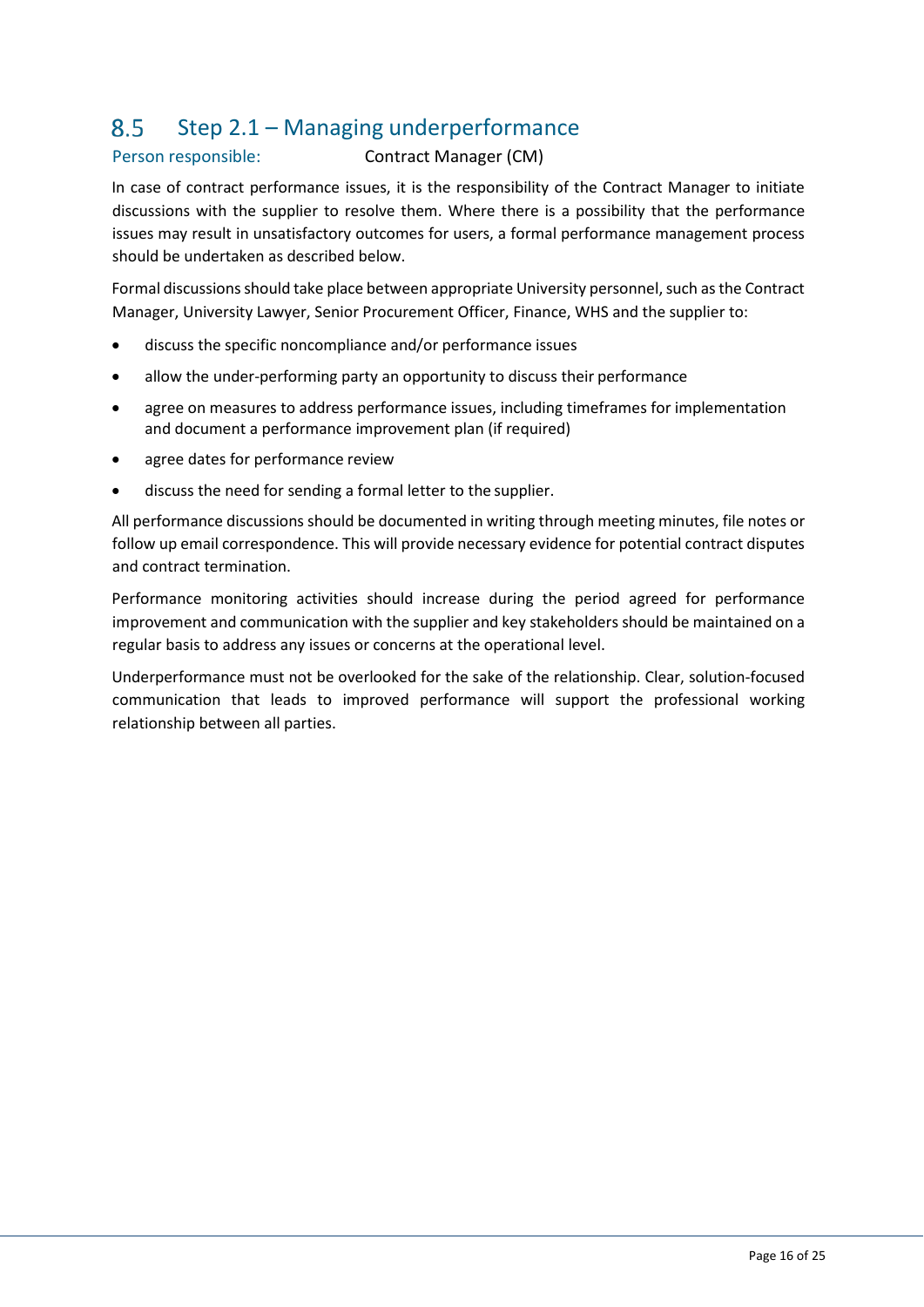#### Step 2.2 – Contract administration (record management) 8.6

## Person responsible: Contract Manager

Information management is an important part of contract management as accurate records must be maintained and accessible.

The Contract Manager must keep key contract information updated to enable a single source of truth.

Following award of the contract, the Contract Manager must issue to the supplier in writing and keep in the contract file all instructions (including amendments and variations), notices, approvals and acknowledgements.

The following document types represent the potential records that may be required to be maintained and controlled:

- contract documents
- insurances, bank guarantees and indemnities
- sourcing documents
- plans and schedules
- safety management plans
- variation schedules and support information
- project correspondence (in and out)
- performance reviews (including contract performance reviews, performance reports)
- meeting minutes and other records
- financial control (including financial management spreadsheet, invoices, purchase orders and work orders)
- plant and equipment schedules
- employee records
- supplier issues
- claims communication
- formal letters to suppliers (e.g. performance issues letters and complaints).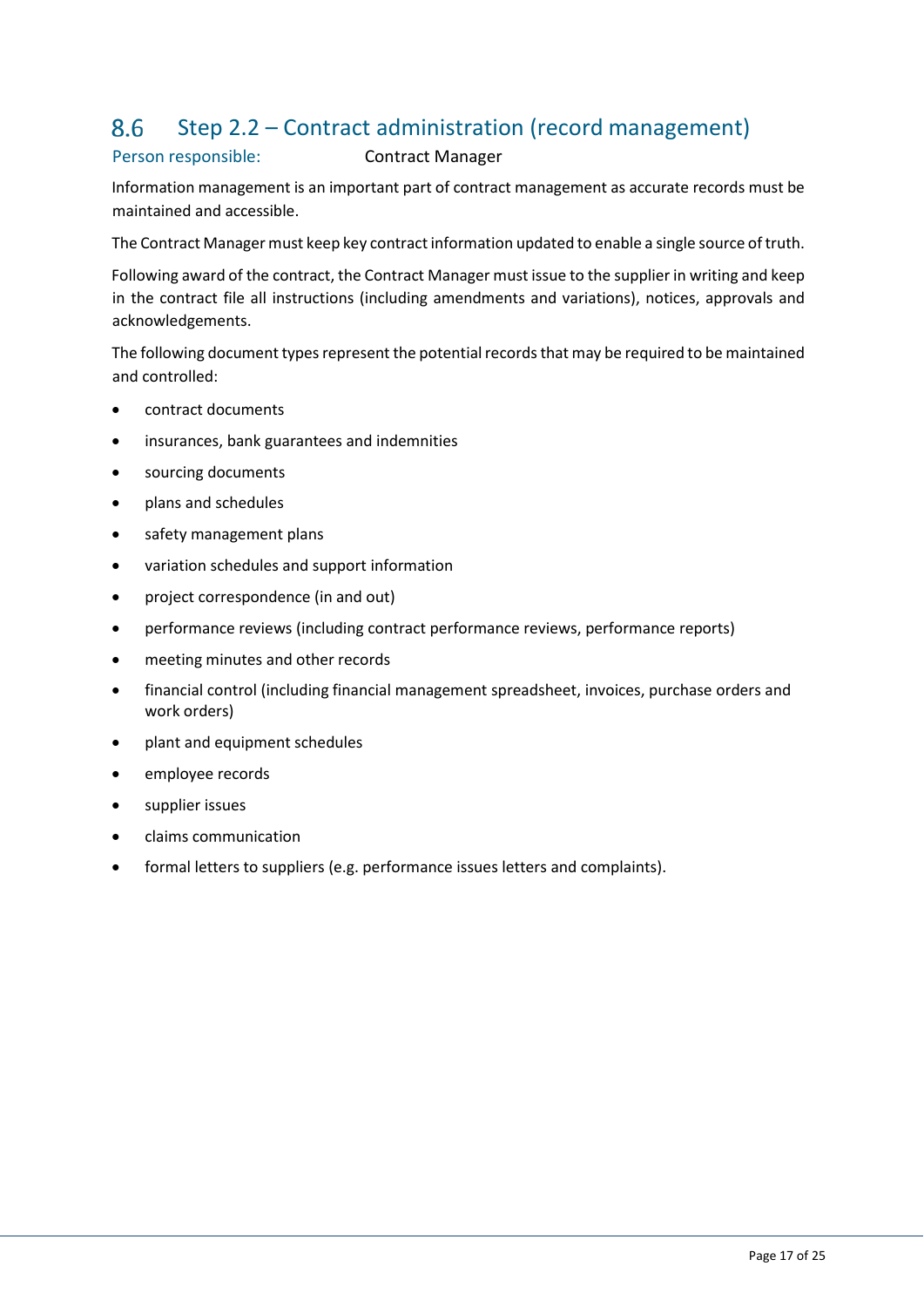#### 8.7 Step 2.2 – Contract administration (financial administration)

## Person responsible: Contract Manager

The Contract Manager should monitor the contract spend throughout the contract lifecycle.

The contract information in the T1 – Financial system must be updated to reflect any changes in the Approved Contract Value (ACV). Once the actual spend reaches the ACV, no additional purchase orders will issued unless the ACV is revised.

The Contract Manager should conduct frequent financial reconciliations between purchase orders/work orders approved; invoices paid against the contract and Approved Contract Value (ACV).

The Contract Manager should undertake the following activities depending on the contract classification:

| <b>Financial administration</b>     |                          |                                                                    |                                                                    |  |  |
|-------------------------------------|--------------------------|--------------------------------------------------------------------|--------------------------------------------------------------------|--|--|
|                                     | <b>Routine contracts</b> | <b>Leveraged and Focused</b><br>contracts                          | <b>Strategic contracts</b>                                         |  |  |
| Update contract cost<br>control     | --                       | Quarterly                                                          | Monthly                                                            |  |  |
| Report contract cost<br>control to: | --                       | <b>Contract Manager</b><br>$\bullet$<br><b>Contract Owner</b><br>٠ | <b>Contract Manager</b><br>٠<br><b>Contract Owner</b><br>$\bullet$ |  |  |

### Step 2.2 – Contract administration (risk management) 8.8

Person responsible: Contract Manager (CM)

The Contract Manager should actively compile and manage risks throughout the life of the contract. Where the contract is a leveraged/focused or strategic contract, a Risk Register should be competed for the contract. The [Risk Register s](http://www.hpw.qld.gov.au/aboutus/ReportsPublications/Guidelines/Pages/ContractManagementGuidelines.aspx)hould be updated when necessary and new risks added as the contract progresses. Risk reviews can be incorporated into the regular performance review meetings to ensure they remain up to date.

An escalation process should be put in place, with all high to extreme risks reported to the Contract Owner for action.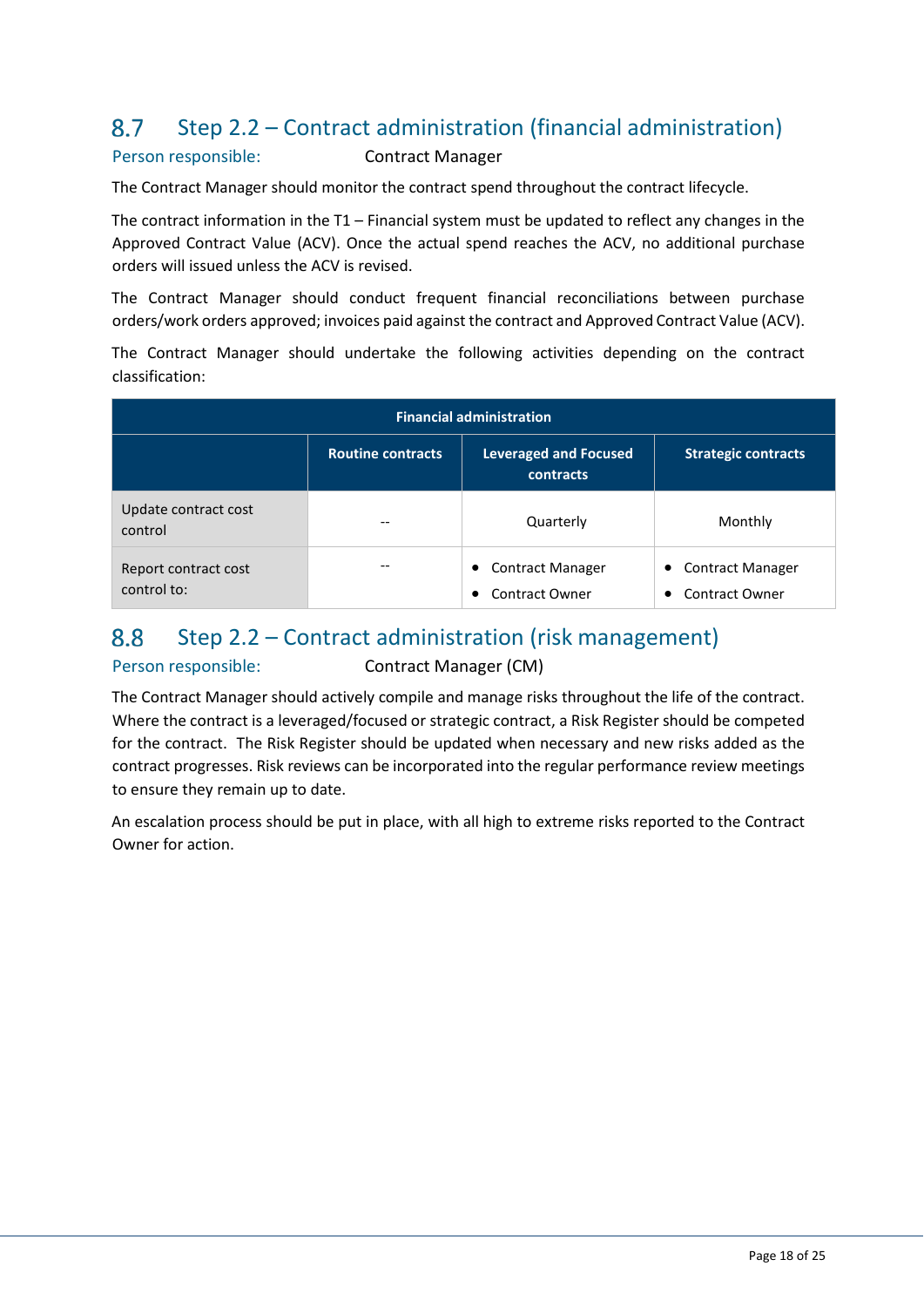#### 8.9 Step 2.3 – Manage complaints/disputes

## Person responsible: Contract Manager (CM)

Proactive and planned contract management can prevent disputes from occurring. Formal dispute resolution (e.g. mediation, arbitration or taking formal legal action) is a last resort and appropriate actions should be taken by the Contract Manager and Contract Owner to address issues as they arise.

The Contract Manager must follow the process defined in the contract for addressing complaints and managing disputes. During the contract kick-off meeting the Contract Manager should inform key users that contract complaints should be sent to the contract manager as the first point of contact.

Where a complaint is raised, the Contract Manager should liaise with the supplier representative to resolve the issue in alignment with the contract terms and conditions. Some complaints may be resolved relatively easily. In such cases, direct contact with the supplier representative is the most effective response.

In the circumstances where the Contract Manager is not able to resolve the complaint, the complaint should be escalated in accordance with the terms and conditions of the contract. Where there is no clear definition the Contract Manager should escalate the matter as follows:

- Contract Owner
- **Executive**
- Vice Chancellor

In conjunction with the process set out in the contract for addressing complaints and managing disputes, the Contract Manager should:

- engage the supplier in an open, transparent and constructive conversation outlining the issue or potential issue
- give the supplier an opportunity to explain the cause or nature of the non-performance or compliance
- work with the supplier to collectively develop a mutually agreeable solution to address the issue
- seek assistance from subject matter experts to ensure the agreed plan is suitable
- escalate the issue if the scope of the issue is outside their authority.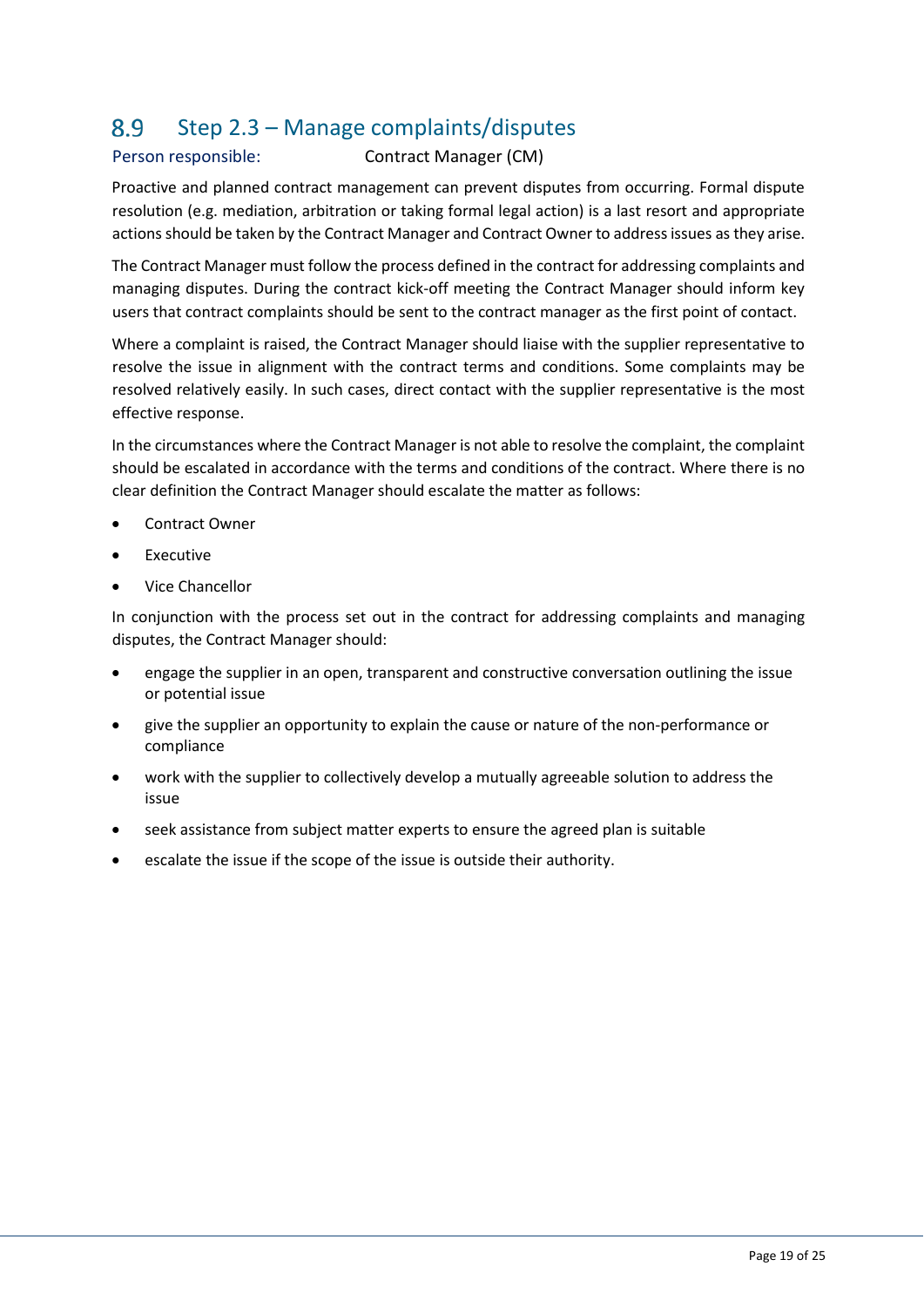## Step 2.4 – Manage contract extension, renewal or variation

### Person responsible: Contract Manager (CM)

During the contract lifecycle, circumstances may require a contract to be varied. Examples of key reasons why variations are sometimes needed include:

- technology changes or improvements
- changes in legislation that impact on the contract and specification (e.g. changes in industrial relations legislation)
- demand fluctuations
- specification revisions and adjustments
- requests for additional goods or services outside the original contract scope
- exchange rate fluctuations
- changes in external pricing drivers (e.g. commodity prices or labour rates).

The process for managing and approving variations to contract schedules and pricing should be determined during the sourcing process.

Before a contract is extended or renewed, the procurement principles as set out in the Purchasing Policy must be considered and a procurement process undertaken if necessary.

Any variations, extensions or renewals must be approved in accordance with the University's delegations.

The Contract Manager should keep on file any relevant documentation related to contract extensions, renewals and variations. This includes signed letters, records of conversations and emails to support contract variations.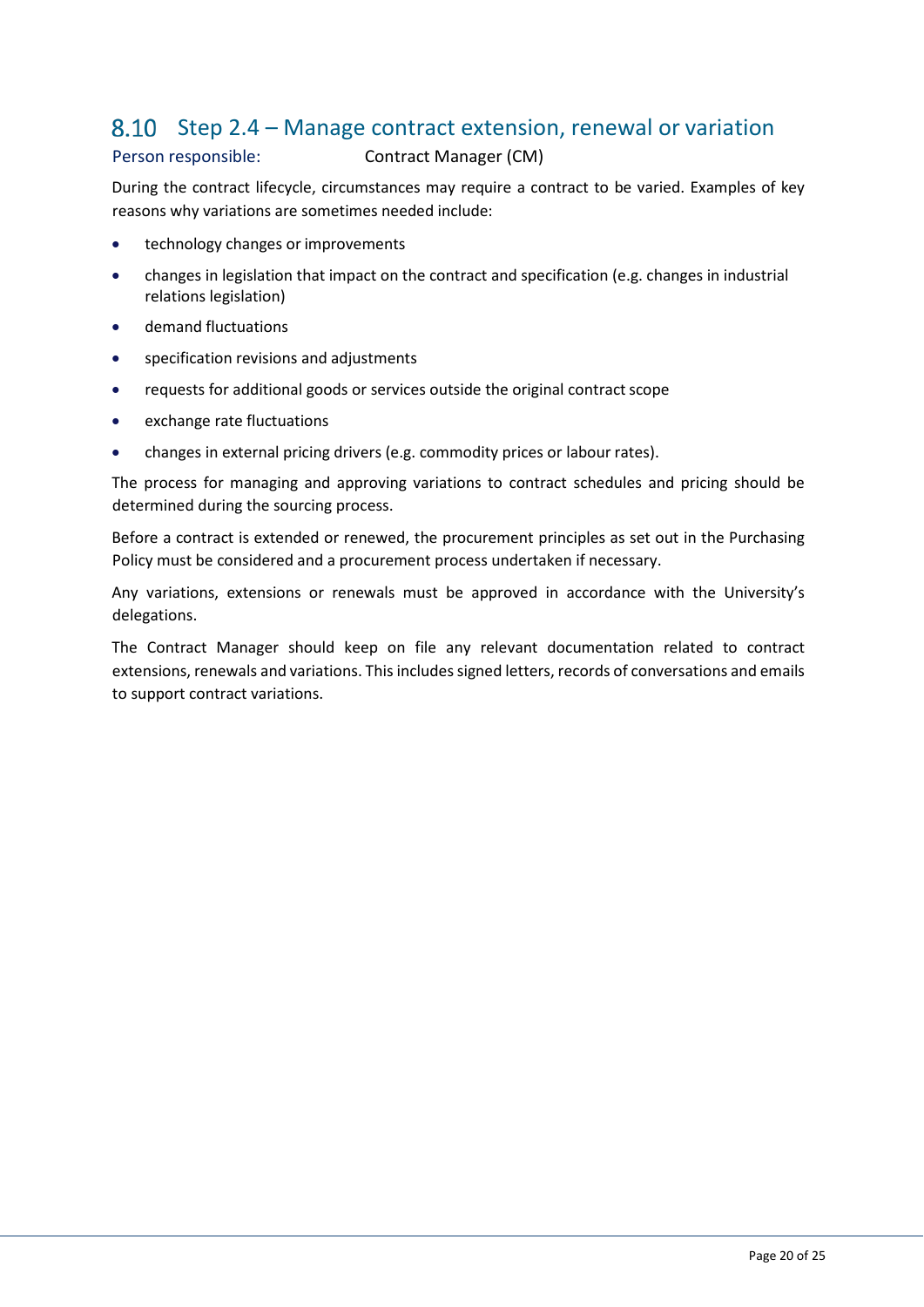# 9 Phase 3 – Contract close-out

### $9.1$ Summary

The contract close-out is the step for closing-out contract obligations and liabilities with suppliers. It may also include transitioning to another supplier for the goods/services.

| Phase 3 – Contract close-out summary                             |                                                                                                                                                                    |  |  |  |
|------------------------------------------------------------------|--------------------------------------------------------------------------------------------------------------------------------------------------------------------|--|--|--|
| Why is contract close-<br>out important?                         | • To set a clear termination of the contract with the supplier.<br>• To ensure a smooth transition to any new/alternative suppliers.                               |  |  |  |
| What does contract<br>close-out deliver?                         | It manages the 'close-out' of a contract in the correct way tominimise risks.                                                                                      |  |  |  |
| What are the risks if<br>contract close-out is<br>not performed? | Open contract obligations and liabilities.<br>Significant financial exposure.<br>Contractual claims.<br>Operational impacts if transition is not properly managed. |  |  |  |

The following tools and templates are provided to assist with performing steps in Phase 3:

| Phase 3 – Contract management tools and templates |                                                             |  |  |
|---------------------------------------------------|-------------------------------------------------------------|--|--|
| <b>Lessons learned log template</b>               | Document lessons learned throughout the contract lifecycle. |  |  |
| <b>Close-out checklist</b>                        | Confirm all close-out activities have been performed.       |  |  |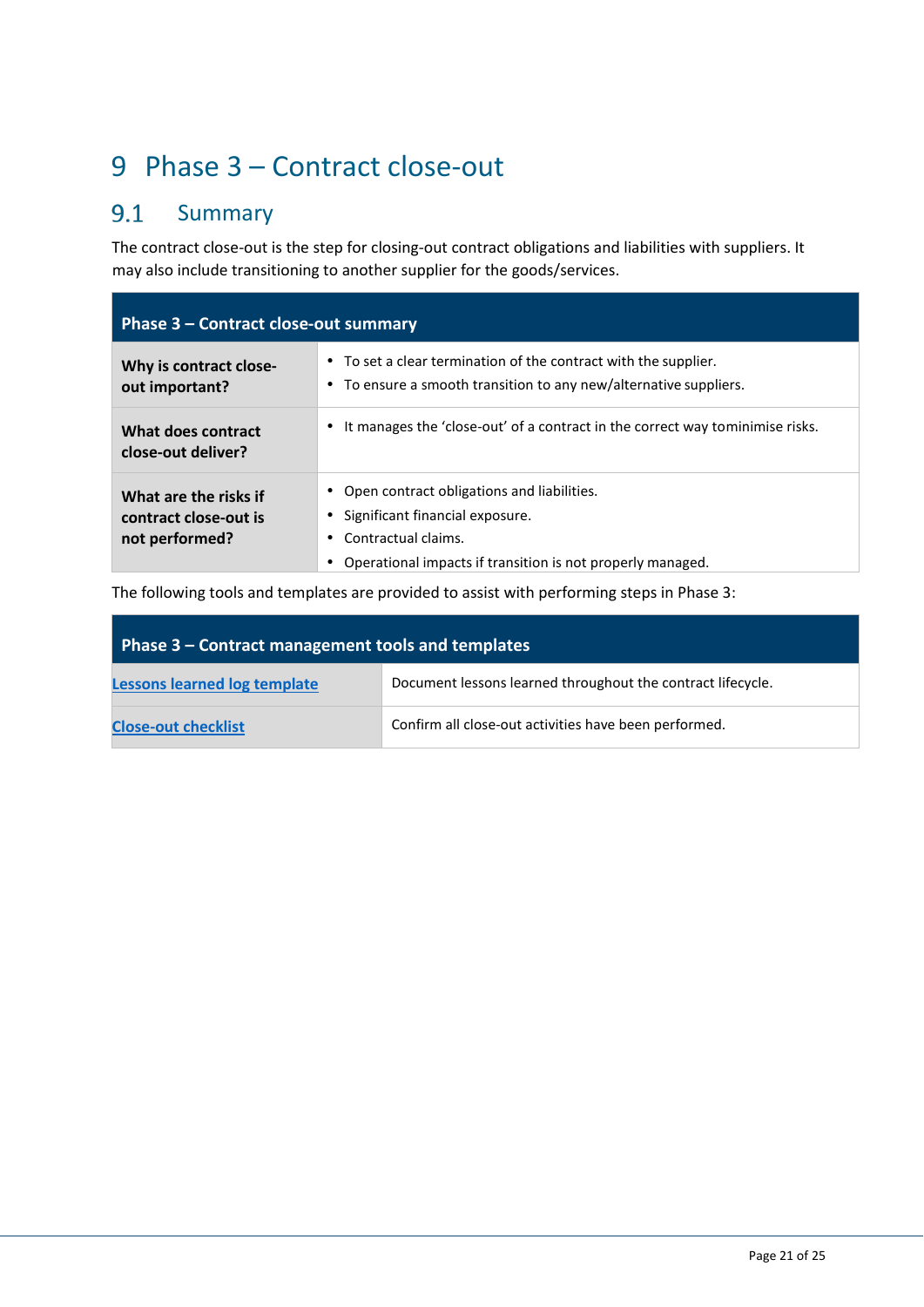#### Step 3.1 – Final performance review  $9.3$

## Person responsible: Contract Manager (CM)

The objective of this activity is to evaluate supplier performance, to provide feedback that can be used as a reference for future work.

Prior to the close-out of the contract, the Contract Manager should conduct a final performance review*.* The following fundamentals need to be taken into consideration as part of the review:

- whether the contract achieved its objectives
- the supplier's performance
- University performance
- satisfaction of the users
- contract variations
- disputes that arose during the contract
- budgeted versus actual costs
- weaknesses in planning, management and procedures
- identification and analysis processes that went well, areas that did not go well and potential areas for improvement for future contracts
- audit reports.

The depth and detail of the review process will vary depending on the contract. However, the review process is critical regardless of the size and value of the contract.

Where appropriate, the Contract Manager should provide all or part of the feedback from the contract review to the other contracted party or parties. This will enable any future arrangements to better meet the needs of the University.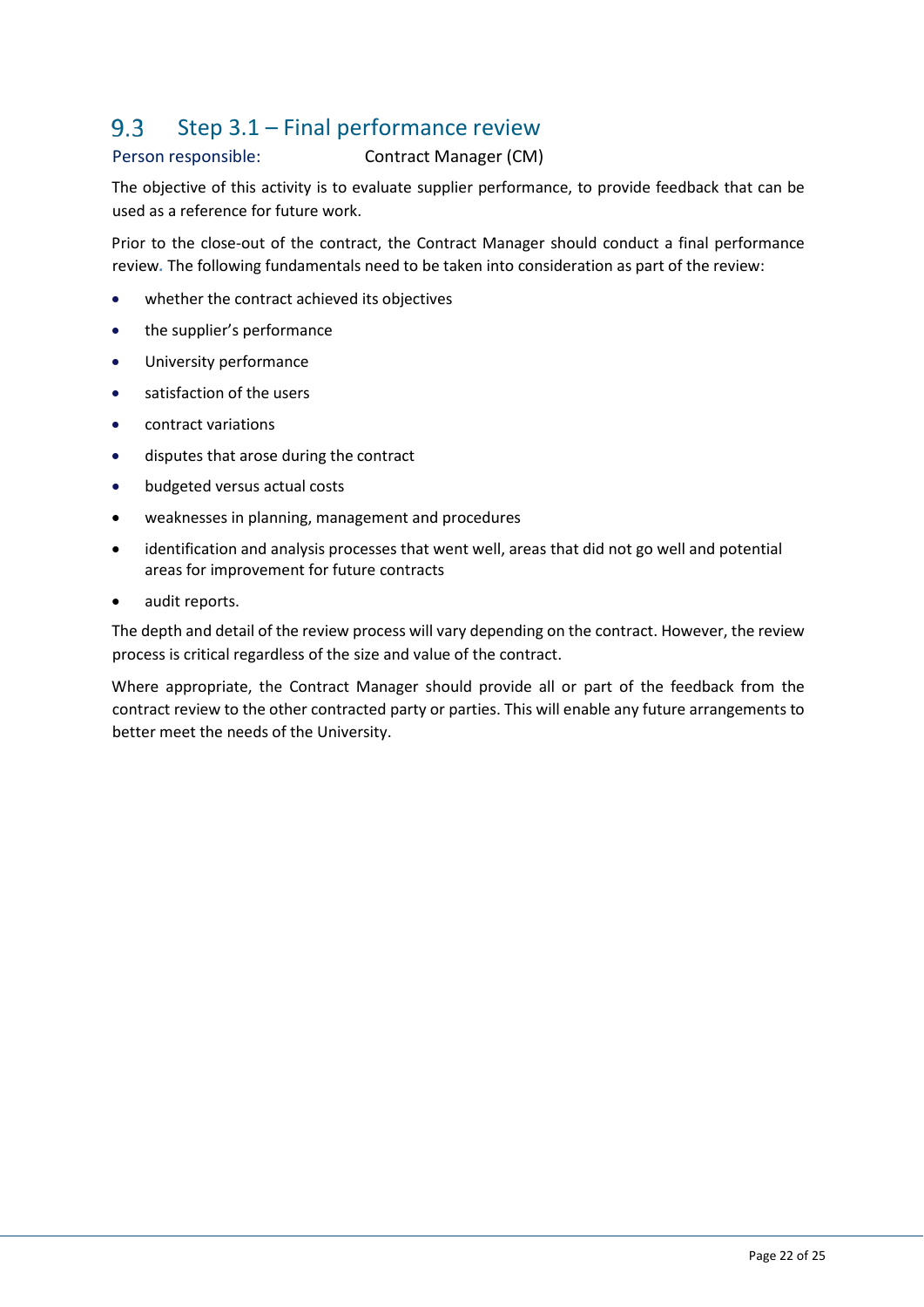### 9.4 Step 3.2 – Lessons learned

## Person responsible: Contract Manager (CM)

Once a contract has concluded it is important that the contract is reviewed and lessons are logged. This supports the University's objective to continually improve its contract management capability.

The best practice approach is to gather the contract management team together and undertake a review session to capture the lessons learned. It is best to do this before any team member moves on to other contracts or projects.

The Contract Manager should facilitate a meeting/discussion using the **[lessons learned log template](https://policies.scu.edu.au/download.php?associated=1&id=417&version=1)** with key personnel involved in the contract (including Contract Owner, Contract Manager, supplier and key users) to brainstorm the lessons learned throughout the contract lifecycle. The Contract Manager should use the following questions to facilitate the discussion:

- What worked well? What did not work well?
- What changes are recommended for next time?
- How might problems be avoided or resolved more quickly?
- What did the University learn about the supplier?
- What did the University learn about the contract?
- What did the University learn about the category?
- What lessons might affect how the University agrees future terms and conditions?

### $9.5$ Step 3.3 – Contract close-out (managing warranties/defects)

Person responsible: Contract Manager (CM)

Upon final completion of contract delivery of goods or services, the Contract Manager must conduct appropriate inspection/testing to check for any defects. Where the Contract Manager identifies a defect in the deliverables from the supplier, the Contract Manager should manage the defect in accordance with the terms of the contract.

#### 9.6 Step 3.3 – Contract close-out (managing transition)

Person responsible: Contract Manager (CM)

In certain circumstances, the need for the contracted goods/services will continue, however, another entity may be engaged to provide the similar set of goods/services.

The transition period from one contract to another can be a high-risk period for the University. It is the responsibility of the Contract Manager to develop a transition plan. The Contract Manager should consider the following aspects when developing the transition plan:

- identify any specific differences between the current and future contract
- develop a new communication plan, identify stakeholders, both internally and externally who may be impacted by the change
- update internal processes or procedures with any changes required under the new contract.

Depending on the size and complexity of the contract, the transition period may take several months and require ongoing management by the Contract Manager.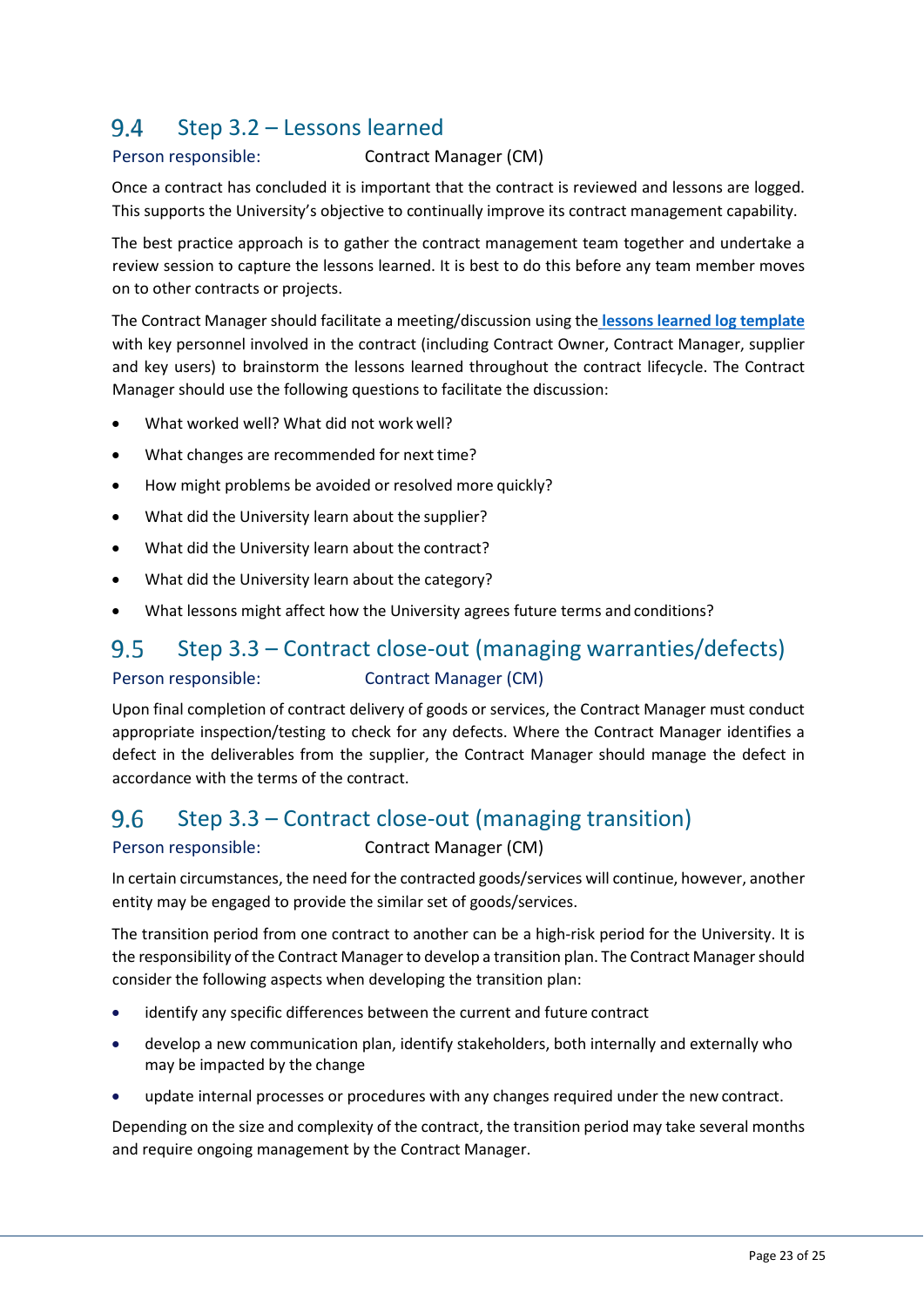#### 9.7 Step 3.3 – Contract close-out (finalising contract)

## Person responsible: Contract Manager (CM)

At the conclusion/expiry of the contract, the Contract Manager must formally close the contract according to the agreed terms and conditions. The Contract Manager should use the **[Close-out](https://policies.scu.edu.au/download.php?associated=1&id=411&version=1)  [checklist](https://policies.scu.edu.au/download.php?associated=1&id=411&version=1)** to document the close-out activities. The following steps should be considered when finalising a contract:

- verify all deliverables/work has been completed (technical and financial completion)
- verify contractual requirements have been effectively met
- complete and verify handover of deliverables (where relevant)
- obtain all final reports, documentation and clearances from the supplier
- make arrangements in regard to warranties available under the contract
- settle any outstanding claims
- confirm all contractual obligations have been fulfilled and the supplier has submitted all outstanding invoices
- terminate all access arrangements (e.g. rights to site, premises and systems)
- $\bullet$  demobilise and transition of staff
- complete the **[close-out checklist](https://policies.scu.edu.au/download.php?associated=1&id=411&version=1)**
- prepare a final account statement indicating all amounts owed by or to each party, including claims. The final account statement will be sent to the supplier for acceptance and following agreement all outstanding amounts will be paid and claims settled.
- for some contracts, the Contract Manager must issue a Final Completion Certificate to formally recognise the completion of the works, that all contractual obligations have been fulfilled.